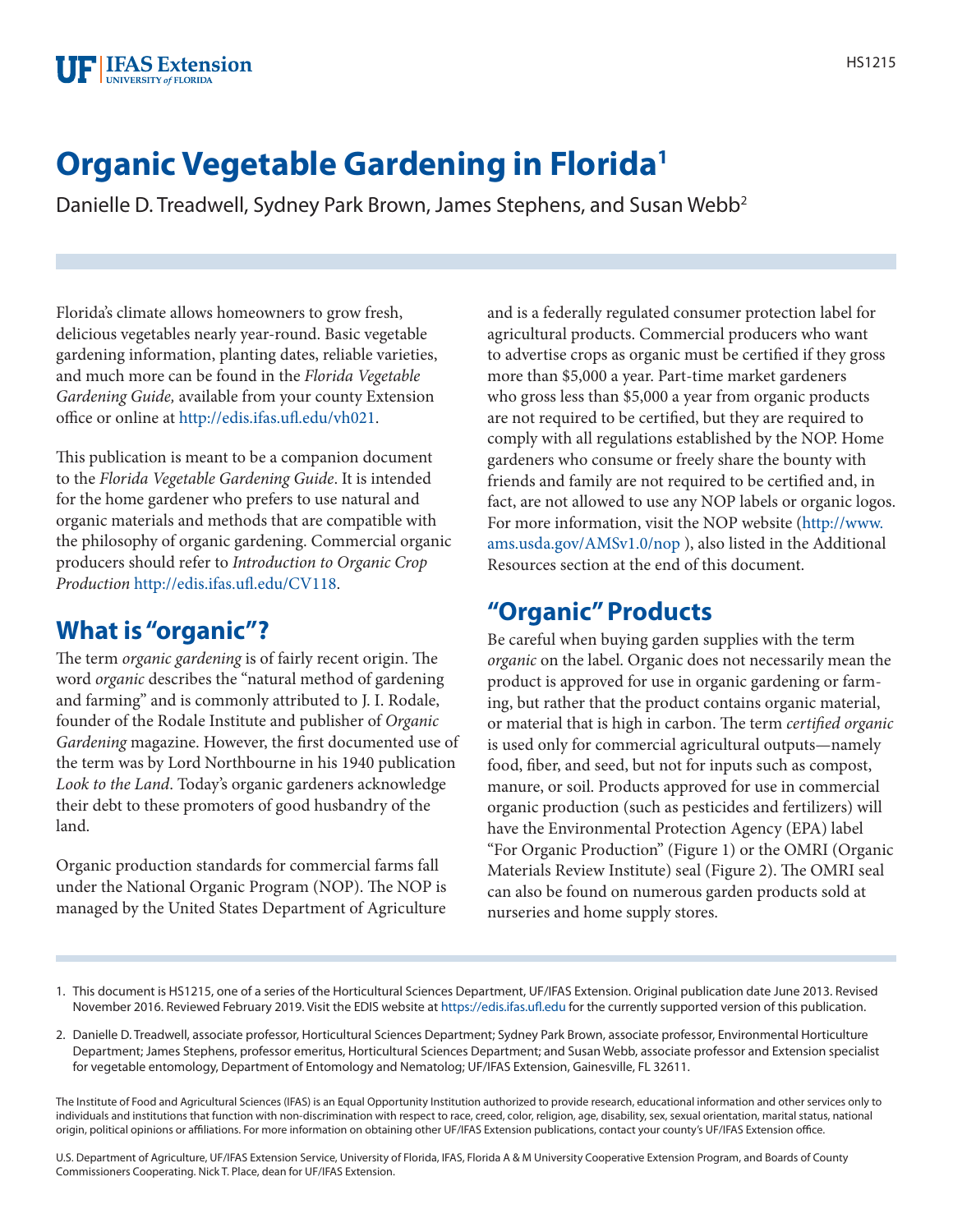# FOR ORGANIC PRODUCTION

Figure 1. Optional USDA National Organic Program Label for products that are approved by the Environmental Protection Agency (EPA) for organic production.



Figure 2. OMRI label.

# **Seeds and Transplants**

Organically produced seeds are now available from many online or mail-order catalogs as well as local garden centers. Organically produced transplants are not as widely available, but may occasionally be purchased at farmer's markets or from a certified organic producer. Currently, the demand for organic seeds and transplants exceeds supply, so these organic products can be more expensive than nonorganic products. Be aware that certified organic seeds of the crop and variety that you desire may not be available because the organic seed industry is still in development.

No matter the approach (organic or nonorganic), it is important to use a quality soil mix (medium) when growing transplants from seed. Sterilized, soilless mixes are readily available and minimize the risk of soil borne diseases and weeds. However, many commercially available mixes have synthetic wetting agents and starter fertilizers that are prohibited in commercial organic production. Therefore, purist organic gardeners should look for mixes approved for use in organic production or make their own by buying bulk ingredients and mixing by hand. A large trash can with a secure lid is an inexpensive container for mixing and storing soil mixes. Be advised that aluminum or plastic cans are probably much more acceptable than galvanized cans, which can impart zinc (Zn) to the soil.

There are several reliable recipes for organic soil mixes, but trial and error is the only way to know which blend works best for the seedlings you want to grow. One simple recipe is two parts compost, six parts peat moss or small pine bark chips, and two parts perlite or vermiculite. For best results, the mix should have a pH between 5.5 and 6.5; otherwise, some nutrients may not be accessible to the plants. If perlite is used, adjust the pH with dolomitic limestone (dolomite), which provides magnesium (Mg) as well as calcium (Ca). Since Mg is already present in vermiculite, regular agricultural limestone is sufficient to raise the pH if necessary. Add the liming material at a rate of 5 pounds to every cubic yard of mix. Be sure to mix the media in a well-ventilated area and wear gloves and a mask designed to trap fine particulates to avoid inhaling potentially harmful dust. If using the trash can approach, simply alternate the addition of ingredients until the can is no more than ¾ full, secure the lid, and roll until mixed. For a list of organic potting media suppliers and more media recipes, see *Potting Mixes for Certified Organic Production* on the National Sustainable Agriculture Information Service (ATTRA) website. Table 1 summarizes selected media ingredients allowed in organic production.

Fertilize transplants 10–14 days after germination with a soluble fertilizer such as liquid fish emulsion or liquid kelp; mix and apply according to product directions. Gardeners with an interest in using compost tea should refer to that section below. Transplants grown indoors need to be prepared for the more stressful conditions outdoors. Move the transplants outside for about a week and check them daily. They are ready to be planted in the ground when their stems are firm but not woody. Woody stems are a sign that growth has slowed, and these plants may have difficulty resuming active growth. Transplants should be planted prior to flowering to ensure rapid growth and establishment.

# **Organic Matter**

One key tenet of organic gardening is to increase the soil's organic matter content. A soil's organic matter consists of plant and animal residues (e.g., animal manures, plant manures (cover crops), compost) that are either fresh, partially decomposed, or fully decomposed. Florida soils typically contain less than 1.5% organic matter. It is possible to increase the organic matter in Florida's subtropical environment, but it takes regular additions of organic amendments over several years before an increase can be documented.

Organic matter is central to many beneficial ecological processes. Over time, organic matter is slowly transformed by earthworms and microorganisms, such as fungi, algae, bacteria, and beneficial nematodes, into soluble nutrients that plants use for growth and development. Organic matter also provides the following benefits:

• Improves soil structure.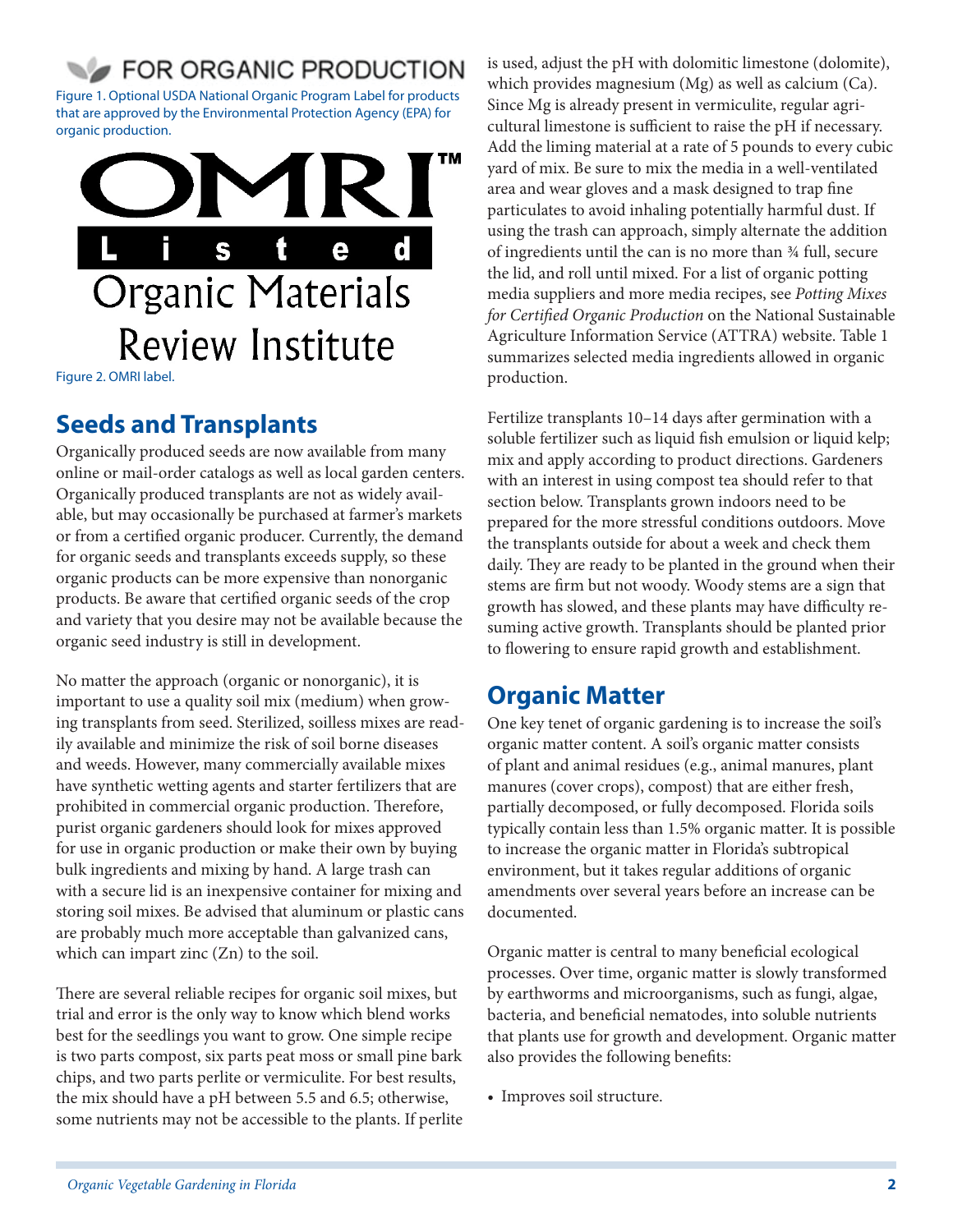- Improves the ability of soil to hold water, nutrients, and air.
- Improves the "buffering" capacity of soil (i.e., improves the soil's resistance to sudden changes in pH).
- Provides a source of carbon to sustain the biological life in the soil.
- Stimulates microbial processes that help convert insoluble natural additives, such as ground rock, into plant-usable forms.
- Suppresses nematode populations.
- Recycles organic waste products.

Before adding any nutrients or amendments to the soil, all gardeners should submit a soil sample for analysis to a licensed soil laboratory.

## **Compost**

Compost is decomposed organic matter that is produced by combining "green" organic materials, such as yard trimmings and food wastes, with "brown" organic materials, such as fallen leaves, animal or plant manure, or even unbleached paper. Mixing the green and brown materials with water and air encourages microbial decomposition. Some gardeners add organic fertilizers, topsoil, lime, or minerals to enhance the nutrient concentration of compost. There are many recipes and several methods of composting from which to choose. Table 5 provides a list of materials and what each might contribute to the compost. For more information regarding home composting methods, see *Compost Tips for the Home Gardener* [http://edis.ifas.ufl.edu/](http://edis.ifas.ufl.edu/ep323) [ep323](http://edis.ifas.ufl.edu/ep323) and visit the UF/IFAS Composting Center [http://](http://sarasota.ifas.ufl.edu/compost) [sarasota.ifas.ufl.edu/compost](http://sarasota.ifas.ufl.edu/compost).

Compost for the garden should be ready within 2 months to 1 year, depending on the time of year, type of materials added, and how intensely the compost is managed. When the compost is broken down into a somewhat homogenous mixture, smells sweet, and is not hot, it is ready for use as a mulch or soil amendment. At 2–3 weeks before planting, broadcast the compost over the entire garden and incorporate into the soil to a depth of 6 inches. If you have only a small quantity of compost, it may be mixed into the soil along each planting furrow.

Special consideration should be given to compost and other inputs used in school gardens, gardens for the elderly, and other at-risk populations. To minimize risk of illness, look for the US Composting Council's (USCC) Seal of Testing Assurance (STA) (Figure 3). The USCC regulations have specific time/temperature requirements to ensure pathogen

destruction. The seal assures that the compost was made according to EPA standards and is of the highest quality. STA compost is considered certified pathogen-free for fecal coliform bacteria or *Salmonella*. The STA label is voluntary; thus there may be other compost suppliers offering properly composted manures with minimum risk of fecal coliform bacteria. These companies keep composting records and most provide certificates of analysis upon request. Most states require commercial facilities to obtain permits to sell compost. In Florida, permits can be obtained from the Department of Environmental Protection.



Figure 3. US Composting Council Seal of Testing Assurance

### **Animal Manures**

When animal manures are available, they are a very good source of nutrients and organic matter for the organic gardener. When obtained from a local source, transportation costs are minimized, a waste product is recycled, and the gardener learns first-hand about animal diets and litter materials. However, there are disadvantages of using raw manure, including its strong odor, plant damage resulting from its high salt and N concentration, and risks to human health due to the potential transfer of pathogens such as *E. coli*, *Salmonella*, and *Listeria* from animals to humans. For these reasons, it is always preferable to compost fresh animal manures. Composting removes most of the problems with raw manures and improves the quality of the organic matter being added to the garden. Please refer to the section on compost above to avoid many of the pitfalls of using raw manures. Manure from pigs, dogs, and cats should never be used in gardens because of the risk of contamination by parasites such as roundworm or tapeworm.

The National Organic Program has strict rules regarding the use of fresh animal manure for commercial vegetable production, and it is recommended that home gardeners follow them if using fresh (raw) manure. In certified organic systems, raw manure must be applied at least 90 days before harvesting a crop where the edible portion is not in contact with the soil (e.g., sweet corn) and at least 120 days before harvesting a crop where the edible portion does touch the soil (e.g., watermelons, potatoes). This practice is commonly referred to as the "90/120 day rule."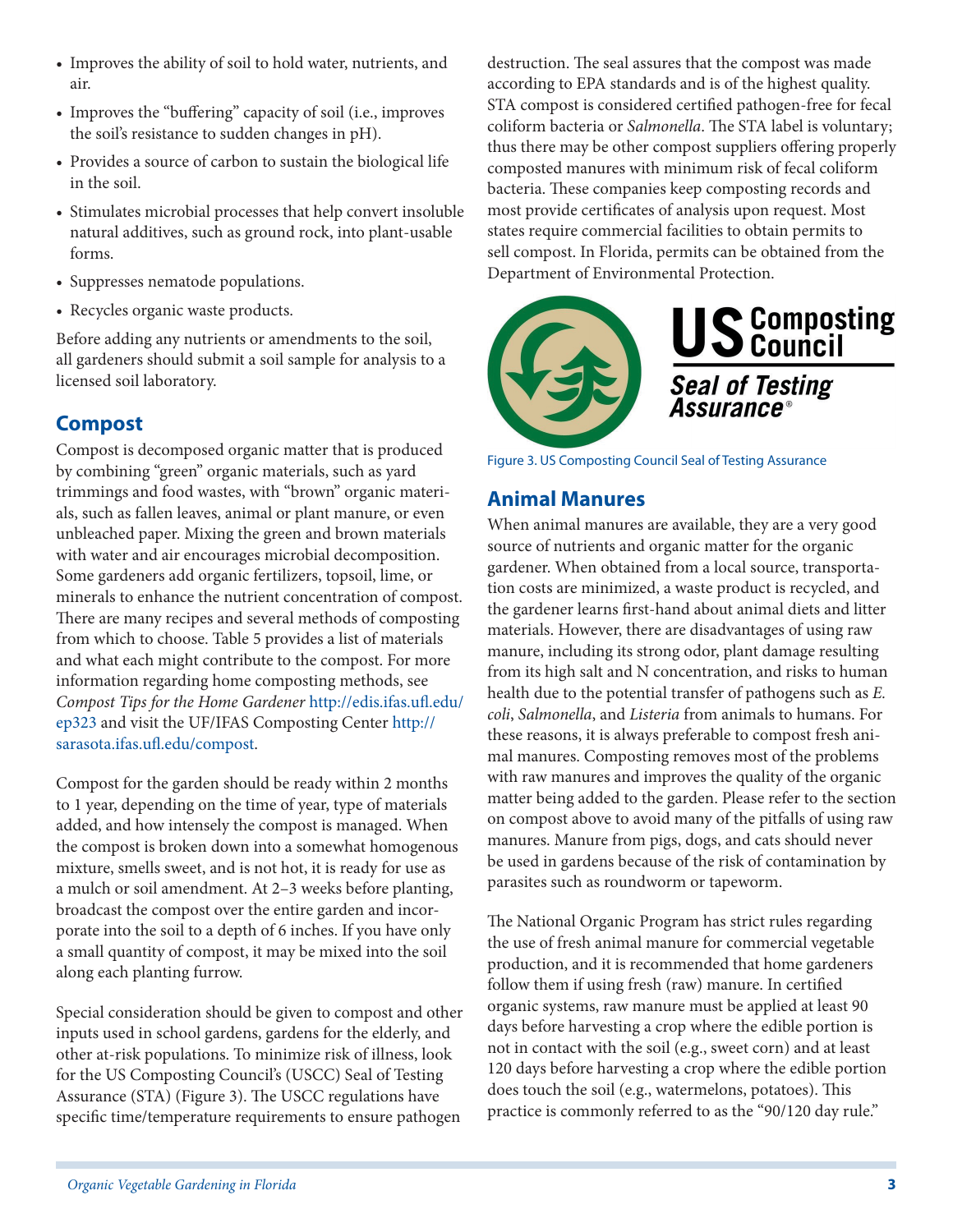Most composts contain N (nitrogen), P (phosphorus), and K (potassium), but may supply too much of one and not enough of the other, a problem frequently overlooked with organic sources. N availability in compost is slower than P and K availability because N must be transformed by microbes before plants can use it. For that reason, compost application rates might be best calculated based on P in Psensitive areas of Florida. For an accurate recommendation, submit a sample of your compost to the UF/IFAS ESTL [http://soilslab.ifas.ufl.edu/ESTL Home.asp](http://soilslab.ifas.ufl.edu/ESTL%20Home.asp) for nutrient analysis.

Keep in mind that manure generally releases nutrients slowly and should be mixed into the soil before planting. Soil incorporation also reduces the potential for nutrient losses from runoff in heavy rains or volatilization of selected nutrients, such as N. Manures vary greatly in their nutrient content according to the type, age, and condition of the animal; the kind of feed used; the manure's age and moisture content; and the kind and amount of litter or bedding mixed in the manure. Table 3 shows nutrient concentrations of N (nitrogen), P (phosphorus), and K (potassium) as well as recommended application rates of raw manures based on their wet weights. Animal manures also provide most of the micronutrients needed by plants. Keep in mind that manure is not always a complete, wellbalanced fertilizer. Depending on soil test results and the type of manure used, it may be advantageous to apply a complete fertilizer or ground rock phosphate and potash in addition to the manures. Because P, Cu (copper), and Zn (Zinc) are frequently added to poultry feed, repeated applications of poultry litter on the same location should be avoided. This practice prevents accumulation of heavy metals at concentrations toxic to plants and reduces the chance of P contaminating surface water like lakes and rivers. Many analytical labs offer manure analysis for a nominal fee. Gardeners who plan to use the same manure source for several years should consider having the source analyzed. Before planting, broadcast the manure evenly over the plot and spade, till, or otherwise work it evenly into the top 6 inches of topsoil. Clumps of partially decomposed organic matter not only interfere with planting, but may also result in nutrient deficiencies and possible soil borne disease problems, such as "damping-off" of young seedlings. Use the "90/120 day rule" described above for human and plant safety.

Some farmers and gardeners have reported damage to crops that has been associated with the class of herbicides known as pyridine carboxylic acids (PCA) (aminopyralid, clopyralid, fluroxypyr, picloram, and triclopyr). These

herbicides are registered for use in pasture, row crops, roadsides, and some vegetables and fruits. In pastures, these herbicides are important to control toxic weeds that can sicken or kill grazing livestock. According to the Environmental Protection Agency, the compounds pass safely through the animal's digestive tract and are excreted as urine and manure. Typically, the compounds break down through natural processes (i.e., sunlight, heat, biological decomposition) within 30 days, but sometimes the compounds can persist in manure, compost, and baled hay, especially if stored in static piles. Persistent PCA herbicide activity has, on occasion, resulted in poor seed germination; twisted, cupped, or elongated leaves; and reduced fruit development. Keep in mind there are many factors that can cause these symptoms (e.g., disease, insects, herbicide drift from a neighbor). Gardeners should ask for a history of herbicide use prior to obtaining manure, compost, or hay. If in doubt, a simple test can be conducted (see *Bioassay Test for Herbicide Residues in Compost*: [http://www.co.laplata.](http://www.co.laplata.co.us/UserFiles/Servers/Server_1323669/File/Government/Departments/Weeds/Education%20and%20Resources/bioeassy_herbicide_compost.pdf) [co.us/UserFiles/Servers/Server\\_1323669/File/Government/](http://www.co.laplata.co.us/UserFiles/Servers/Server_1323669/File/Government/Departments/Weeds/Education%20and%20Resources/bioeassy_herbicide_compost.pdf) [Departments/Weeds/Education%20and%20Resources/](http://www.co.laplata.co.us/UserFiles/Servers/Server_1323669/File/Government/Departments/Weeds/Education%20and%20Resources/bioeassy_herbicide_compost.pdf) [bioeassy\\_herbicide\\_compost.pdf](http://www.co.laplata.co.us/UserFiles/Servers/Server_1323669/File/Government/Departments/Weeds/Education%20and%20Resources/bioeassy_herbicide_compost.pdf)).

### **Cover Crops and Green Manure**

Cover crops are short-term plantings that benefit the garden, but are not grown for harvest. Cover crops

- reduce soil loss during heavy rains,
- discourage weeds,
- provide habitat for beneficial insects, and
- when in bloom, provide pollen and nectar for pollinators.

Cover crops in the grass family have large, fibrous root systems that are known to improve the soil's physical structure. Legume cover crops benefit the garden by providing a source of N for subsequent crops. Some cover crops also help to reduce nematode populations. For more information, see Additional Resources at the end of this publication.

Green manure is typically defined as a cover crop that is plowed into the soil while still fresh and green. Growing cover crops during the off season is a good way to give the garden a rest from tillage. Cowpea, velvet bean, soybean, and sunflower are recommended in summer (June through September), and cereal rye (cv. FL 401), crimson clover, and Austrian winter pea are recommended in winter (November through February). Buckwheat is easily grown during the cooler spring and fall seasons.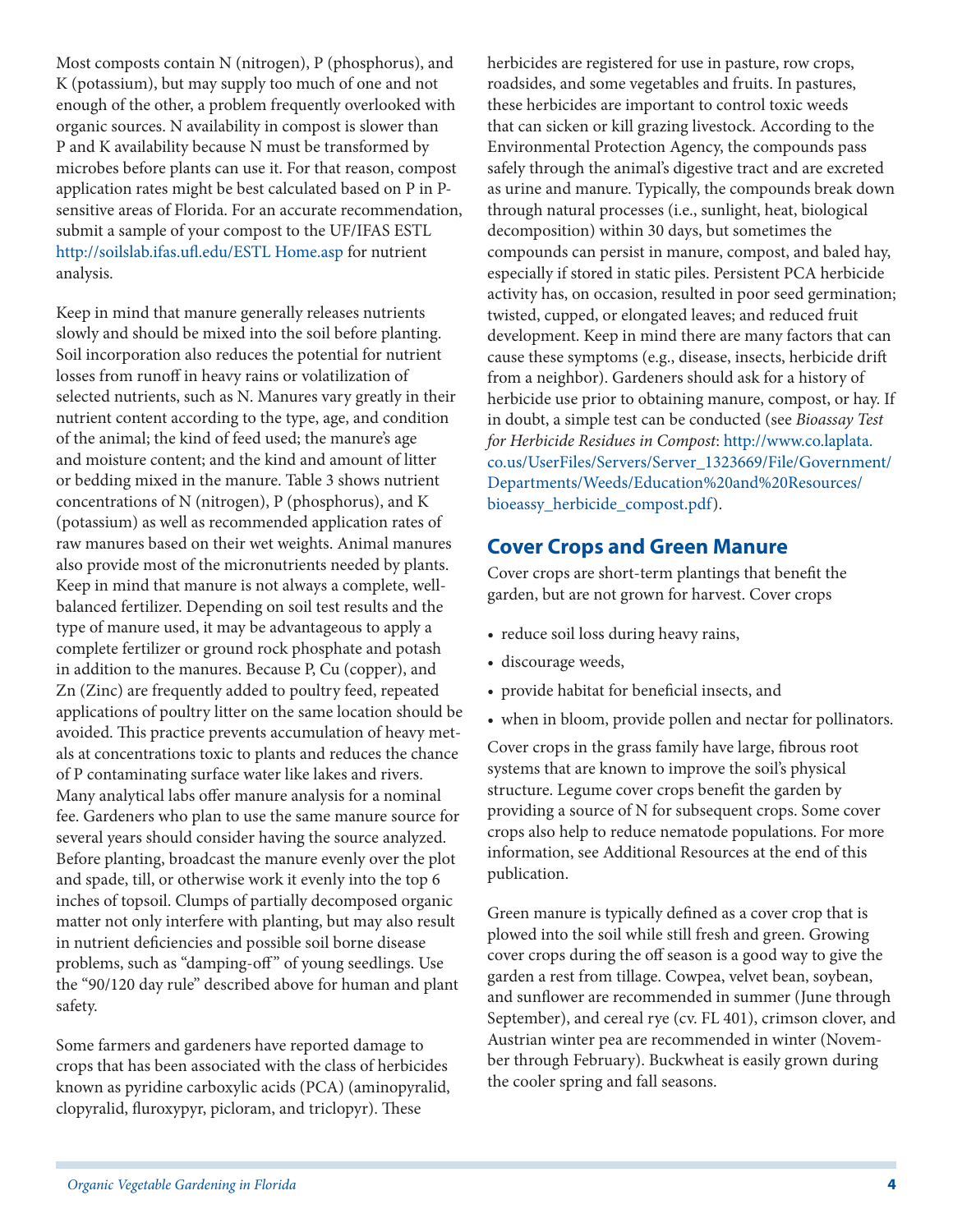## **Compost Tea**

Compost tea is made by soaking or steeping compost in water and, in the process, extracting microorganisms. In theory, the beneficial microbes in the compost tea provide some protection against disease pathogens when the tea is applied to the soil or foliage. Because results depend on complex environmental and biological conditions, scientific studies on the effectiveness of compost tea to suppress pathogens are not consistent. Generally, there are many other cultural practices that can be used to discourage diseases (e.g., crop rotation, selecting resistant cultivars, etc.). Compost tea does not provide a measureable amount of nutrition to plants.

There are several recipes and methods for making compost tea. Make the tea with potable water and mature compost that has reached high temperatures (i.e., measured with a compost thermometer). Some recipes call for a sugar source to boost microbial activity, but gardeners should be aware that compost tea made this way can also increase the number of pathogens in the tea, and therefore that practice is discouraged by the National Organic Standards. While there are benefits to inoculating the garden with biologically active inputs, keep in mind that tea made from raw manures, even if solely plant-based, may contain microbes that are harmful to human health. To minimize risk of microbial-induced illness, wash hands with warm soapy water after gardening and before handling food, clean tools and surfaces that come into contact with food with an appropriate food grade sanitizer, and wash produce before it is consumed. More information about compost tea can be found in the Additional Resources section at the end of this publication.

# **Fertilizer Recommendations**

UF/IFAS Extension encourages all gardeners to use appropriate rates of fertilizer and amendments in the garden and to follow local ordinances on the use of nitrogen (N) and phosphorus (P) to protect Florida's natural resources. Before adding any nutrients or amendments to the soil, all gardeners should submit a soil sample for analysis to a licensed soil laboratory. UF/IFAS offers a soil test for home gardeners for a nominal fee. Visit the Extension Soil Testing Laboratory's (ESTL) website [http://soilslab.ifas.ufl.edu/](http://soilslab.ifas.ufl.edu/ESTL%20Home.asp) [ESTL Home.asp](http://soilslab.ifas.ufl.edu/ESTL%20Home.asp) or check with your county Extension office <http://solutionsforyourlife.ufl.edu/map/>for more information about how to collect and submit a soil, manure, or compost sample, and to obtain additional guidance about fertility management. Soil test results include a recommendation for fertilizer application based on the planned

crops. The UF/IFAS ESTL can determine the percentage of soil organic matter for an extra fee. The section below provides an overview of the most common fertilizers used in the home garden.

## **Nutrients from Natural and Organic Fertilizers**

Vegetables need a variety of nutrients. A *primary nutrient*  refers to N, P, and K, which are used in considerable quantities by crops. *Secondary nutrients* refer to calcium (Ca), magnesium (Mg), and sulfur (S), which are used in moderate quantities by plants and influence soil pH. Sometimes, primary and secondary nutrients are grouped together and called *macronutrients*. *Micronutrients, trace, or minor elements* refer to the essential plant nutrients used in relatively small quantities. These micronutrients include boron (B), copper (Cu), iron (Fe), chloride (Cl), manganese (Mn), molybdenum (Mo), and zinc (Zn).

*Nitrogen (N).* Nitrogen is frequently the most limiting nutrient in vegetable production systems, and N management can be challenging in organic gardening because of the variability of N concentrations in organic amendments. Organic N must be converted by microorganisms into inorganic N (nitrate) before plant roots can absorb it. Furthermore, because the rate of N release depends on many environmental factors, such as temperature, soil moisture, and microorganisms, even the best estimate may not always reflect the actual release rate. Nevertheless, N from organic sources is typically sufficient to support crop growth.

The application of N depends largely on the crop's requirements and the form that is being applied. Soluble forms of N (often present in synthetic fertilizers) are avoided in organic gardening because of the philosophical opposition to using synthetic products, as well as the scientific observations that highly soluble nutrients contribute little to the soil biology. However, keep in mind that misapplication of N in *any* form poses a risk to ground and surface water quality.

*Phosphorus (P).* Phosphorus is plentiful in many Florida soils. Rock phosphates are natural deposits of phosphate in combination with Ca. The material is hard and yields P slowly (months to years). When finely ground and with impurities removed, the powdery material is only slightly soluble in water, but becomes available if and when the phosphate rock reacts with acids from the decaying organic matter in the soil. Colloidal phosphate is also available and widely used. A soil test will reveal whether additional P is needed. Since phosphate materials are so slowly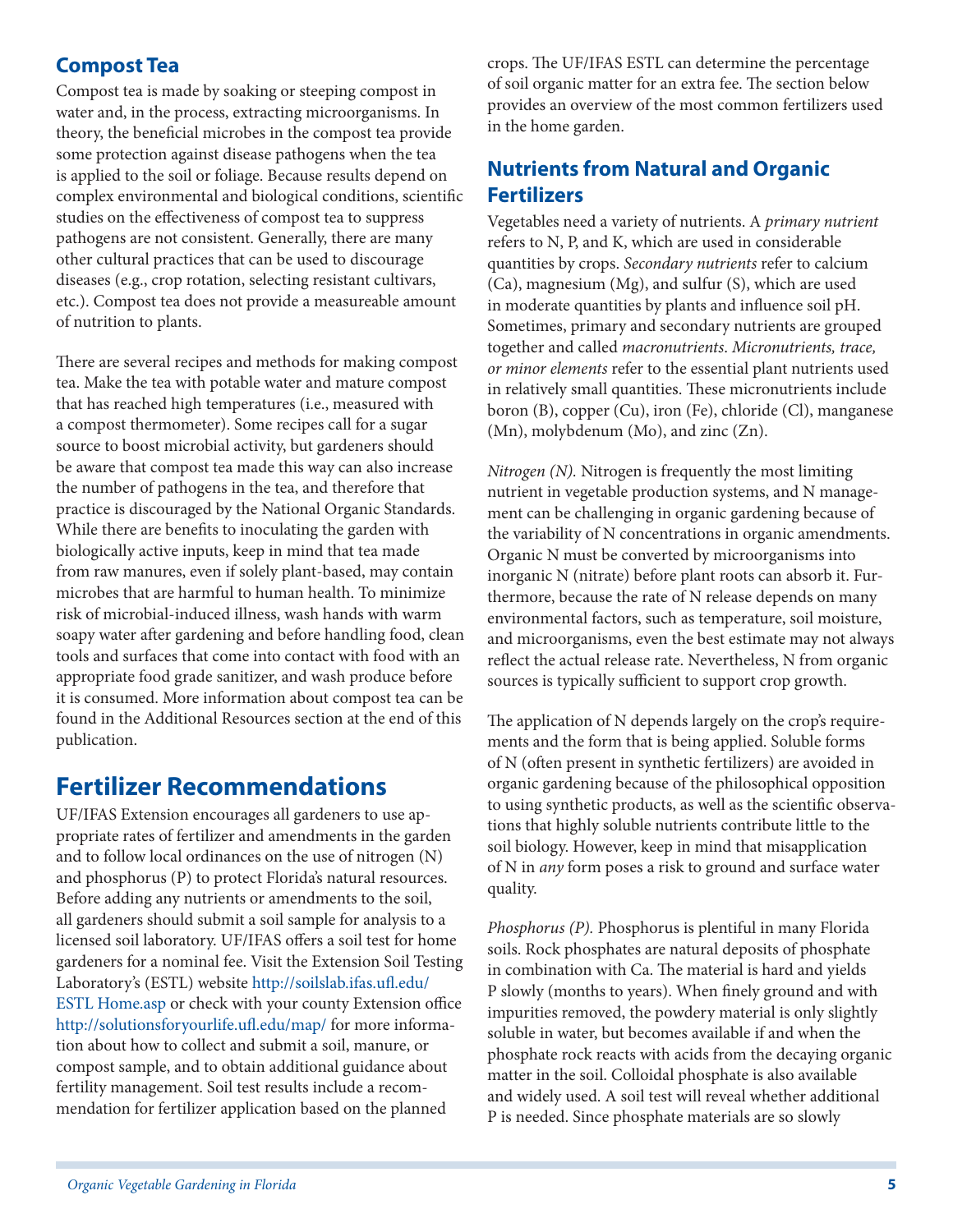decomposed, side dressings are seldom beneficial. Only the minimum amount of P should be used because of its negative impact on water quality.

*Potassium (K).* Potassium is widely distributed in nature, occurring in rocks, soils, plant and animal tissues, and in sea and lake water. In gardening, materials containing potassium, such as wood ashes, seaweed, potash salts, greensand, and ground rock potash, are used alone or in combination with other materials such as manure or compost. Since potash-bearing materials vary so much in composition and rate of decomposition, application rates must be determined for each.

*Secondary and Micronutrients.* An advantage of using organic materials as fertilizers is that these organic sources often contain many other elements that plants need in addition to N, P, and K. Plant nutrients are also found in naturally occurring materials such as marl (Ca), dolomite (Ca and Mg), limestone (Ca), and gypsum (Ca and S). Gypsum is used where Ca is needed, but a pH adjustment is not. Micronutrients are needed by plants in very small quantities and are present in many organic sources. For example, Mn is typically present in manure. Avoid phytotoxicity problems by applying micronutrients only when indicated by a soil or plant tissue test. Boron (B) is commonly sold as Solubor®. However, approved products containing other micronutrients (such as Zn, Cu, and Fe) can be difficult to locate. Try to find formulations that are chelated (or coated) with natural agents. Never apply foliar nutrients during the hottest time of day.

*Lime.* Reducing the acidity of the soil is the primary purpose for using lime in the garden. Lime should be applied only when the need has been established by a reliable soil pH test. Off-the-shelf soil pH test strips only provide a measure of the active acidity in the soil and are not an accurate method to determine the amount of lime needed. The UF/IFAS ESTL uses a special extraction (the Adams Evans buffer) to determine the amount of lime needed. Liming materials also provide nutrients for plant use. Natural liming materials that an organic gardener might use are limestone, dolomite, shell, and marl. All of these forms must be finely ground to provide maximum benefit to the soil and plants. Apply lime well in advance of the planting date, preferably 2–3 months before the garden is planted. Mix well with the soil and keep moist for best results. Application closer to planting time is permissible, but benefits will be delayed.

### **Developing a Fertilizer Plan**

Many fertilizer products are approved for use in organic production. These nutrient blends are made of different combinations of organic materials derived from plants, animals, and natural deposits of rocks and minerals. In addition to store-bought bags and boxes of fertilizers and amendments, gardeners may want to use animal manures, compost, and/or cover crops in the garden. Most gardeners use some combination of all the above.

Gardeners who have a soil test-based recommendation can develop a plan to provide nutrients to crops with the following considerations: nutrient concentration, estimated percent of nutrient available during the season, and nutrient balance. Tables 3, 4, and 5 provide estimates of the nutrients found in common organic fertilizers and amendments. If manure or compost will be used, begin your fertilizer plan by first estimating the amount of N, P, and K the input will provide. Once the concentrations of these nutrients are determined, consider the rate at which they will become available to plants. For example, approximately 20% of the total N in horse manure will likely be available during the year; 50% from poultry manure. That percent is significantly lower for composted materials (e.g., 10% for composted horse manure, 20% for composted poultry litter, and 10% for vegetable waste). Although most gardeners estimate compost and manure rates based on N, compost can also contain a significant amount of P. Adding mature compost to garden soil slows the loss of P to the environment because the organic matter helps to hold the P in place. Gardeners should determine their application rates of N or P based on the nutrient that poses the greatest threat to local water quality.

The following example shows how to estimate the amount of compost and manure to apply. Applying 100 lbs of compost (containing 1.5% N) to 100 square feet of garden area provides 1.5 lbs of potentially available total N per 100 square feet. Assuming 10% of that N will be available to plants after microbial transformations, only 0.15 lbs is useable by plants during the season. Using a similar calculation, but this time with broiler house poultry manure (containing 3.6% N), 100 lbs of manure applied to 100 square feet of area provides 3.6 lbs of potentially available total N. However, poultry manure is much more readily transformed by microbes. In fact, 45% of the total potential N will likely be available for an estimated 1.62 lbs of N useable by plants during the season. Based on nutrient rates recommended for commercial, diversified vegetable producers, gardeners should apply 0.46 lbs N, 0.40 lbs  $K_{2}O$ ,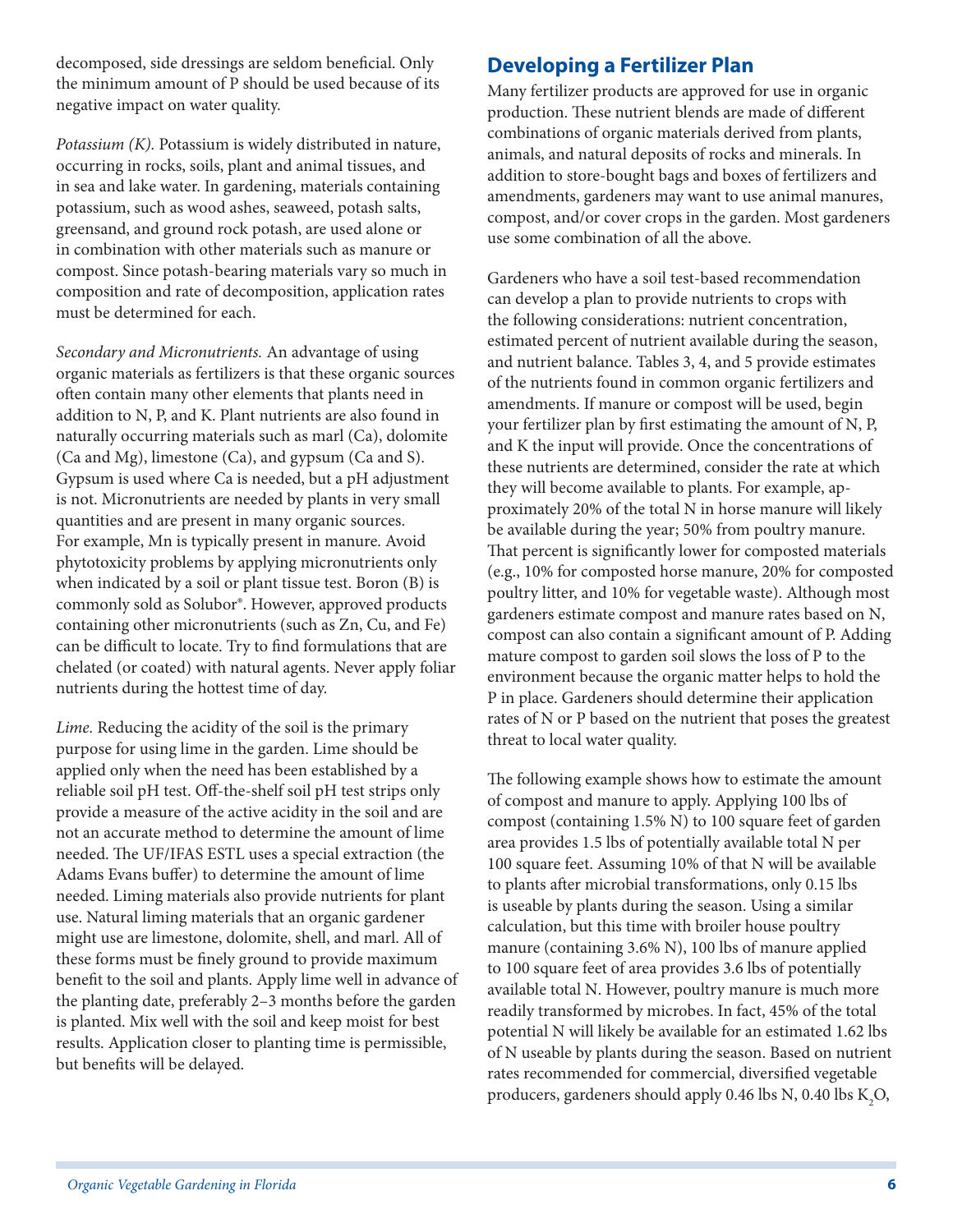and 0–0.34 lbs  $P_2O_5$  for every 100-square-feet of garden depending, again, on local conditions.

If the P and K concentration is low in your manure or compost, you can obtain these two nutrients from other sources. Slowly available P sources, such as rock or colloidal phosphates, limit risk to the environment while providing valuable nutrients. Apply at the rate of 2–5 pounds per 100 square feet of garden soil. If compost is being applied, add 2½ pounds phosphate per 25 lbs compost. Broadcast the material over the soil surface and work into the top 6 inches of soil before planting. Potassium is soluble in the soil and quickly available. Ground rock potash at 5 pounds per 100 square feet may be incorporated into the soil 3 weeks before planting. Langbeinite (Brand name: Sul-Po-Mag®) is used at 1 pound/100 square feet.

Liquid fertilizers can provide plants with nutrients in the short term. These fertilizers are derived from fish, seaweed, compost, and other materials and may be good sources of N and micronutrients. These fertilizers can be applied to the root zone or the plant leaves to complement fertilizer applications to soil.

There are numerous off-the-shelf fertilizer products to choose from. Remember to follow the label's instructions and not to exceed the UF/IFAS recommended fertilization rates. Finally, to ensure the nutrients in the garden are available, manage the soil pH when needed by adding lime. In most Florida soil conditions, applications of 2–5 pounds of finely ground dolomitic limestone per 100 square feet increases the soil pH by one unit.

## **Water Management**

When irrigating the garden, apply enough water to thoroughly moisten the root zone. A section of bed that is 1 foot wide by 1 foot deep and 100 feet long requires 24 gallons of water. On average, about ¾ of an inch of water can be stored in every foot of soil. Light sprinklings every day merely tend to wet the surface and encourage shallow root growth. Excess irrigation pushes valuable nutrients below the root zone and out of reach of plants. Drip or trickle irrigation is encouraged as a method for conserving water. Drip irrigation uses water up to 35% more efficiently than overhead sprinklers because the water is placed directly on the soil. Established plants need water at least weekly, either by rainfall or irrigation. Most water from wells in Florida is high in Ca and Mg and increases the pH of the soil. If you plan to irrigate from well water, be careful not to add too much lime to the soil.

## **Mulch**

Mulch refers to any material placed on the soil *surface*  around plants. Mulch provides the following benefits: (a) conserves soil moisture, (b) conserves nutrients, (c) reduces soil erosion, (d) reduces crop loss from nematodes, (e) reduces weed growth, (f) provides a barrier between fruit and soil, thus reducing rotting of fruit, and (g) moderates soil temperature. Organic mulch can attract many insects, including beneficial spiders and ground beetles, but may also attract organisms like slugs or snails that can damage crops. Organic materials most commonly used for mulching are oak leaves, grass clippings, Bahia hay, pine straw, and mature cover crops, which have been cut and returned to the garden as mulch. Apply mulch before or after seeding or transplanting. Generally, 3–4 inches of moderately packed mulch is recommended to prevent weeds. Hardwood or pine mulch chips are best used in walkways and border areas around the garden. These mulches are slow to break down, provide a surface to walk on when the garden soil is wet, and can reduce weeds. Adding a weed barrier or even several layers of newspaper under the chips reduces weed growth even further. The most affordable way to purchase mulch is in volume. Mulch is typically sold by the cubic yard. One cubic yard (yd<sup>3</sup>) covers 100 square feet spread 2–3 inches deep.

At the end of the garden season, organic mulch may be removed and composted or incorporated into the garden soil. If the mulch consists mainly of dry and woody plant stems (which have a high concentration of carbon), add manure or other N-rich organic fertilizer to promote their decomposition.

Synthetic mulch materials, including plastic, are allowed and used frequently in commercial organic systems in combination with drip irrigation. These mulches can be reused for several seasons before needing replacement. Black mulch and Infra-Red Transmitting (IRT) mulch increase soil temperature—an advantage in the winter season. White mulch reflects the sun's rays and keeps the soil cooler than other types of mulches. White mulch is best used when daytime temperatures are high enough to slow plant growth. Clear plastic mulch has the disadvantage of allowing weeds to grow underneath it because of light penetration. Gardeners relying on compost and other solid materials to fertilize their crops need to apply those materials before laying down synthetic mulch.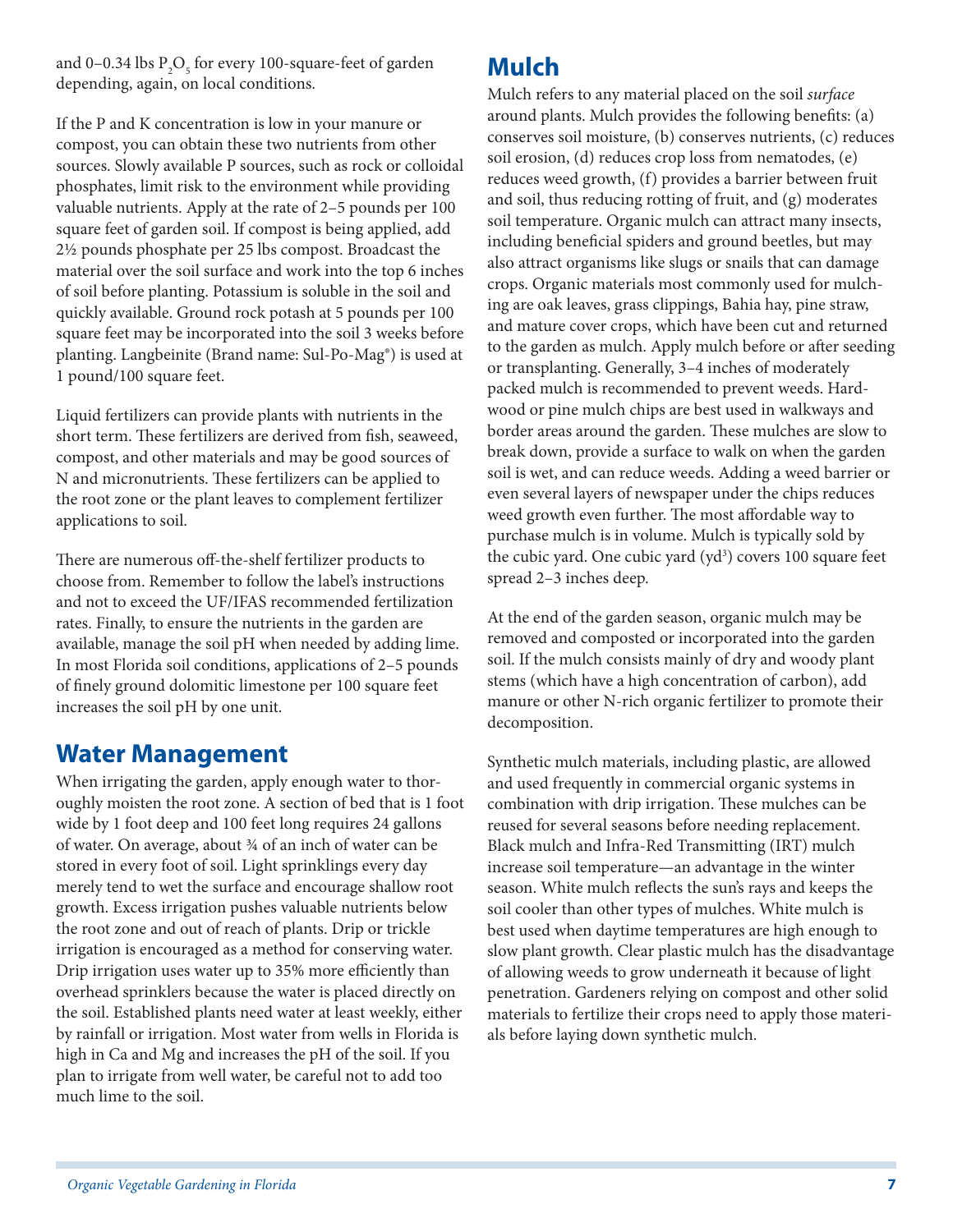## **Pest Management**

The main objective of many organic gardeners is to produce food that has not been exposed to synthetic pesticides. Pests include weeds, insects, diseases, nematodes, and even animals like raccoons and birds. The first step to effective pest management is good cultural practices, such as observing correct planting dates, using fertilizer and water appropriately, rotating crops, and controlling weeds that harbor certain pests. Selecting vegetable varieties that are resistant or tolerant of pests is another approach that should be integrated into a home gardener's pest management plan. Seed catalogs, seed packets, and transplant labels often indicate pest resistance. For example, a tomato variety name may be followed with *VFNTA* indicating that it is resistant (in this case) to *Verticillium* (V) and *Fusarium* (F) wilt diseases, Nematodes (N), Tobacco Mosaic Virus (T), and *Alternaria* fungus (A). The *Florida Vegetable Gardening Guide* [\(http://edis.ifas.ufl.edu/vh021](http://edis.ifas.ufl.edu/vh021)) provides an extensive list of "no-pesticide" approaches to pests. Table 6 provides a list of pesticides that are approved for use in organic vegetable production.

*Crop Rotation.* Changing the location of crops within your garden is called rotation. Rotation is an essential component to pest management because it interferes with the life cycles of pests in the soil (such as nematodes and soil borne diseases). Many pests are attracted to plants that are in the same plant family. For example, bell pepper, tomato, and eggplant are in the family Solanaceae. Avoid planting crops from the same family in the same section of the garden in consecutive seasons. Some pests can persist in the soil for years, so it may be necessary to allow several planting seasons or years to pass before repeating a crop in a problematic section of the garden. Moving the garden plot from one part of the yard to another is also helpful.

Many gardeners find it helpful to draw a sketch of the garden and the succession of crops to be planted. Try to plan at least 2 years in advance; 3–5 years is even better. Refer to the *Florida Vegetable Gardening Guide* ([http://edis.](http://edis.ifas.ufl.edu/vh021) [ifas.ufl.edu/vh021](http://edis.ifas.ufl.edu/vh021)) for planting dates and plant families to help plan crop succession.

*Weed Management.* A few herbicides are labeled for use in organic systems, but they are expensive and not very effective. When it comes to controlling weeds, prevention is best. As previously discussed, mulches are effective at preventing weeds. Select a garden site that is as free of weeds as possible. But fair warning, just because weeds are not currently present as plants, weed seeds are *definitely* present below the soil surface. Some weed seeds can survive in the soil for hundreds of years, so you most likely have a weed seed "bank" in your soil that is just waiting to germinate. They are naturally managed to some extent by diseases that kill them and insects, microbes, and small rodents that consume them. Weed seeds may be introduced into the garden in transplants, improperly prepared compost, plant mulches, and animal manures.

After the initial soil preparation for the garden is complete, it is beneficial to avoid disturbing the soil surface so new weed seeds are not exposed. Weeds are best controlled when they are small and have not begun to consume soil nutrients. Hand pull weeds or use one of the many excellent hand tools available for weed control. Only shallow cultivation is advised so as not to damage the crop root system. If weeds are too large to cultivate with hand tools, then cut them off at the soil with pruning shears. Never allow weeds to flower and produce seeds, or they will reseed themselves and reappear in the future.

*Nematode Management.* Nematodes are microscopic worms that feed on roots and seriously reduce growth and yield. Some vegetables, such as okra, are more susceptible to nematode attack. Others, like 'California Blackeye 5' pea, are tolerant of nematode damage and continue to produce fruit even when nematodes are present. Many kinds of nematodes can damage plants. Sting nematodes cause roots to appear stunted or "stung." Root knot nematodes infect roots and form galls—swollen areas in the root that contain female nematodes and their young. Do not confuse these galls with another type of swollen growth called nodules. Nodules are formed by *Rhizobium*, a beneficial bacterium that inhabits root systems and provides N to leguminous plants. Nodules are easily distinguished from galls because they turn pink when sliced open and are easily removed from the root (Figure 4).



Figure 4. Nodule cut in half showing pink color from the presence of living nitrifying bacteria (*Rhizobium* spp.). This nodule was on the root of the legume sunn hemp (*Crotalaria juncea* L.). Credits: Danielle Treadwell, UF/IFAS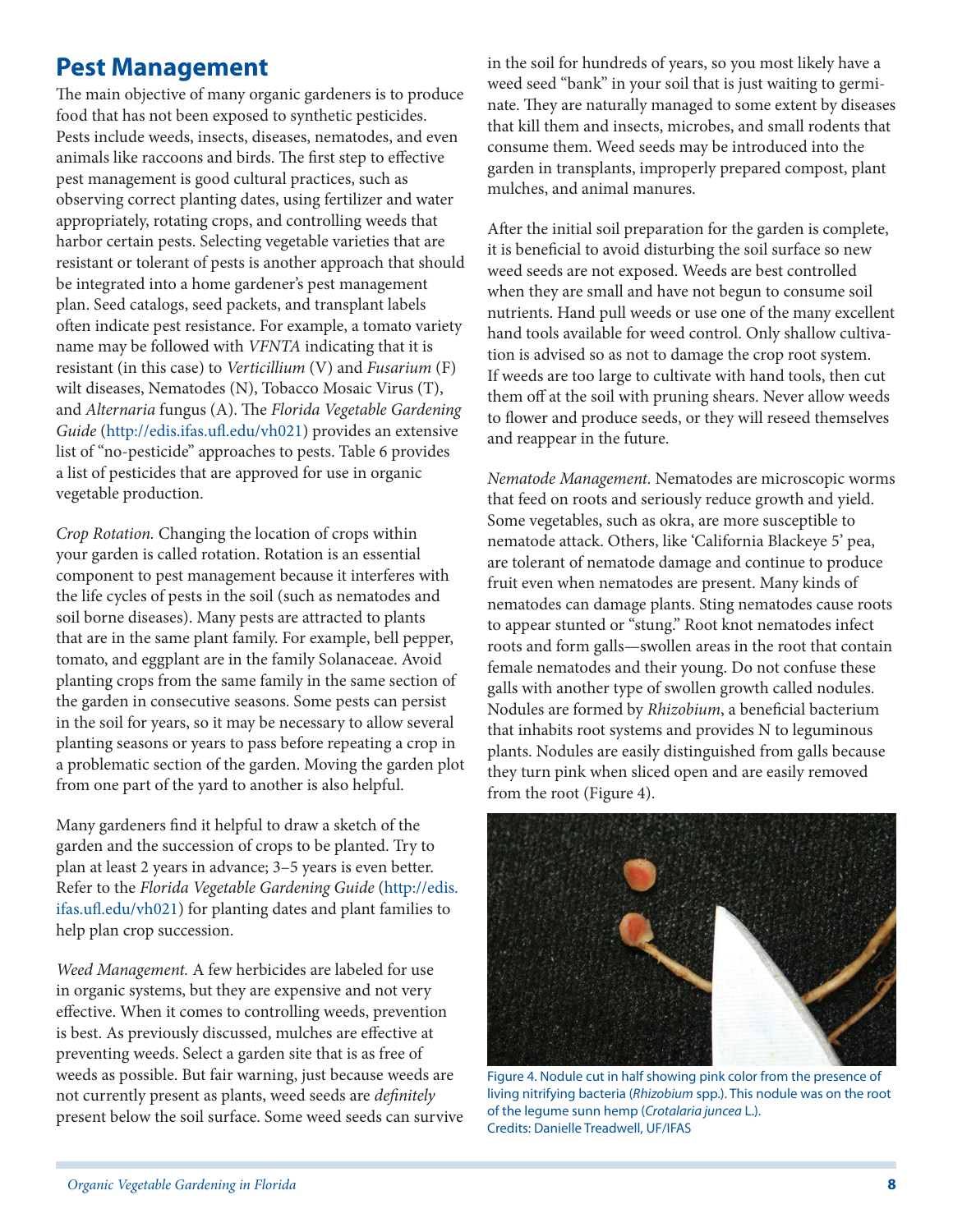Nematode damage is less likely in soils with high levels of organic matter and where crops are rotated so that members of the same family are not planted repeatedly in the same area. Excessive nematode populations may be reduced temporarily by "soil solarization" (Table 2) and other techniques described in *Nematode Management in Organic Agriculture* (<http://edis.ifas.ufl.edu/ng047>). See Additional Resources for more information.

*Insect/Mite Management.* Florida is home to many insect and mite pests and a host of beneficial organisms that naturally suppress them. Certain cover crops attract beneficial insects. Another approach is to plant a border of flowering plants known to attract natural enemies. Examples of such plants include sunflower (*Helianthus* spp.), mustards (*Brassica* spp.), alfafa (*Medicago sativa*), and Queen Ann's lace (*Daucus carota*). Buying and introducing beneficial insects into the home garden is expensive and seldom necessary.

Research studies have shown that excess N increases insect and mite populations. This finding creates a balancing act for gardeners who must provide enough N to grow a good crop without attracting pests. Weather patterns can also influence insects and mites. For example, hot, dry conditions tend to be associated with spider mites. It is a good idea to scout the garden weekly. Many insects are small even as adults and prefer to remain out of direct sunlight. Check the undersides of leaves, inside the whorls of new growth including flower buds, and at the soil surface near the base of plants. See Additional Resources for more information.

*Disease Management.* Diseases must be prevented because there are few curative controls available. Sanitation, resistant varieties, biological controls, rotation, and other cultural practices are common approaches to disease prevention. Sanitation practices include avoiding introducing diseased transplants into the garden and disinfecting tools following use. Sanitizing materials, including hydrogen peroxide, chlorine, and sodium hypochlorite (plain bleach), are generally allowed for use in organic production systems for sanitation purposes. Prevent crop-to-soil contact by staking or mulching. Avoid keeping the plants and soil too wet by using raised beds and drip irrigation. Water only during daylight hours and allow vegetable foliage to dry before moving through the garden.

In organic gardens, pest management relies primarily on cultural practices; pesticides should be used only as a last resort. For more information about pest management in the home garden, refer to [http://edis.ifas.ufl.edu/](http://edis.ifas.ufl.edu/topic_vegetable_garden_pests)

[topic\\_vegetable\\_garden\\_pests](http://edis.ifas.ufl.edu/topic_vegetable_garden_pests) and the *Florida Vegetable Gardening Guide* [\(http://edis.ifas.ufl.edu/vh021\)](http://edis.ifas.ufl.edu/vh021).

When problems persist, it may be wise to submit a plant and/or soil sample for diagnosis to your local UF/IFAS Extension office. Contact information for UF/IFAS Extension offices is located at [http://solutionsforyourlife.ufl.edu/](http://solutionsforyourlife.ufl.edu/map/) [map/](http://solutionsforyourlife.ufl.edu/map/). Your local UF/IFAS Extension agent may refer you to one of UF/IFAS's diagnostic labs listed in Additional Resources.

### **Additional Resources Websites**

ATTRA (National Sustainable Agriculture Information Service) <https://attra.ncat.org>

Search here for publications on compost tea, seed and fertilizer sources, alternative soil testing labs, and more.

FOG (Florida Organic Growers and Consumers, Inc.) [http://www.foginfo.org](http://www.foginfo.org/)

OMRI (Organic Materials Review Institute) <http://www.omri.org/>

Search here for a list of allowed materials and organic seed sources.

University of Georgia Extension

*How to Convert an Inorganic Fertilizer Recommendation to an Organic One* [http://extension.uga.edu/publications/detail.](http://extension.uga.edu/publications/detail.cfm?number=C853) [cfm?number=C853](http://extension.uga.edu/publications/detail.cfm?number=C853)

SARE (Sustainable Agriculture Research and Education) [http://www.sare.org](http://www.sare.org/)

Publications: <http://www.sare.org/publications/index.htm>

NOP (USDA National Organic Program) <http://www.ams.usda.gov/AMSv1.0/nop>

Compost Task Force Report

[https://www.ams.usda.gov/sites/default/files/media/](https://www.ams.usda.gov/sites/default/files/media/NOP%20Final%20Rec%20Guidance%20use%20of%20Compost.pdf) [NOP%20Final%20Rec%20Guidance%20use%20of%20](https://www.ams.usda.gov/sites/default/files/media/NOP%20Final%20Rec%20Guidance%20use%20of%20Compost.pdf) [Compost.pdf](https://www.ams.usda.gov/sites/default/files/media/NOP%20Final%20Rec%20Guidance%20use%20of%20Compost.pdf)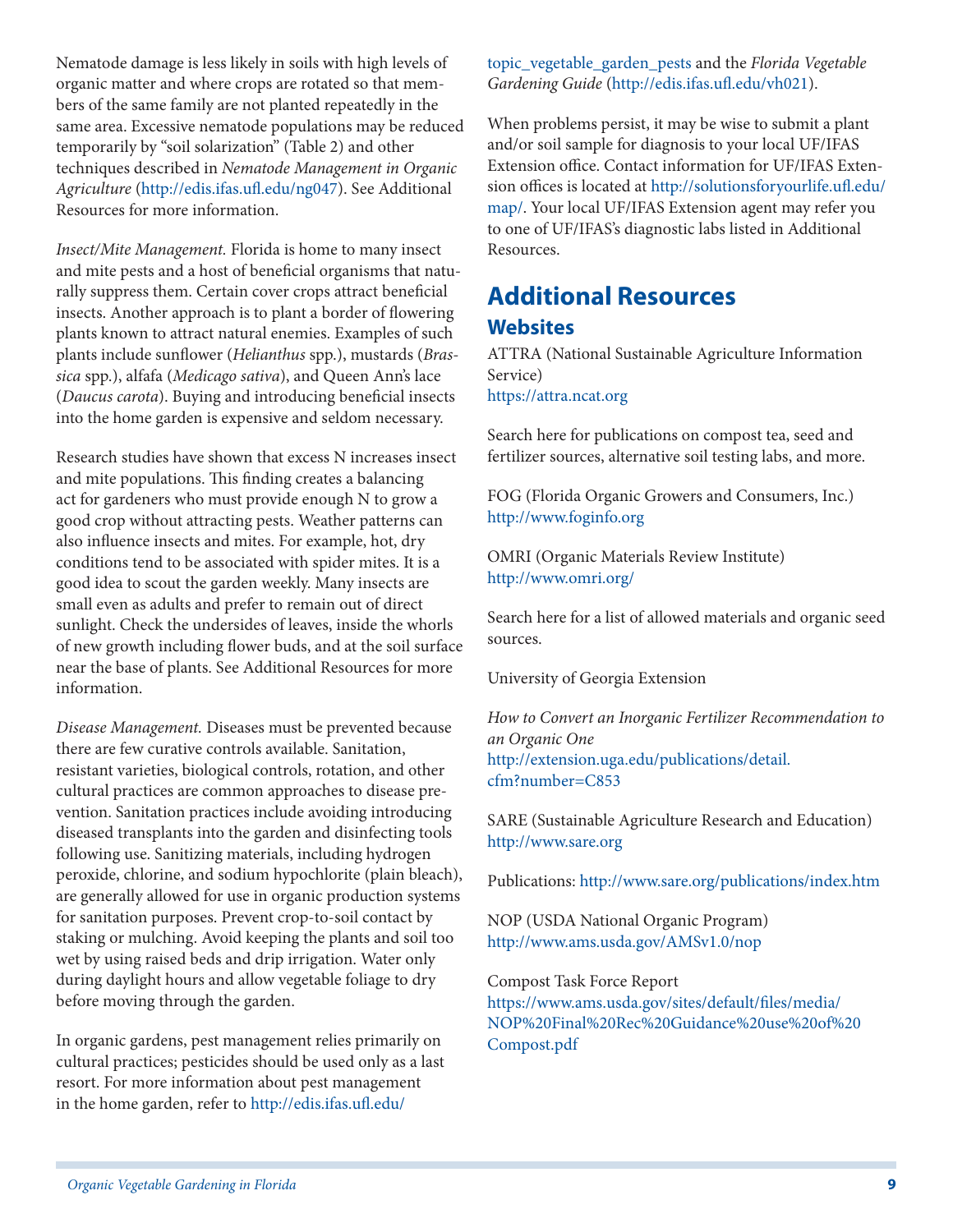## **UF/IFAS EDIS Publications of Interest to Organic Gardeners**

### *FLORIDA VEGETABLE GARDENING*

Florida Vegetable Gardening Guide: [http://edis.ifas.ufl.edu/](http://edis.ifas.ufl.edu/VH021) [VH021](http://edis.ifas.ufl.edu/VH021)

Minigardening (Growing Vegetables in Containers): [http://](http://ufdcimages.uflib.ufl.edu/IR/00/00/34/28/00001/VH03200.pdf) [ufdcimages.uflib.ufl.edu/IR/00/00/34/28/00001/VH03200.](http://ufdcimages.uflib.ufl.edu/IR/00/00/34/28/00001/VH03200.pdf) [pdf](http://ufdcimages.uflib.ufl.edu/IR/00/00/34/28/00001/VH03200.pdf)

Growing Potatoes in the Florida Home Garden: [http://edis.](http://edis.ifas.ufl.edu/HS183) [ifas.ufl.edu/HS183](http://edis.ifas.ufl.edu/HS183)

Index for specific vegetable guidelines: [http://edis.ifas.ufl.](http://edis.ifas.ufl.edu/TOPIC_Vegetables_A_thru_Z) [edu/TOPIC\\_Vegetables\\_A\\_thru\\_Z](http://edis.ifas.ufl.edu/TOPIC_Vegetables_A_thru_Z)

Growing Heirloom Tomato Varieties in Southwest Florida: <http://edis.ifas.ufl.edu/HS174>

### *Compost and Soil Amendments*

Compost Tips for the Home Gardener: [http://edis.ifas.ufl.](http://edis.ifas.ufl.edu/EP323) [edu/EP323](http://edis.ifas.ufl.edu/EP323)

Producing Garden Vegetables with Organic Soil Amendments: [http://ufdcimages.uflib.ufl.edu/](http://ufdcimages.uflib.ufl.edu/IR/00/00/33/94/00001/MG32300.pdf) [IR/00/00/33/94/00001/MG32300.pdf](http://ufdcimages.uflib.ufl.edu/IR/00/00/33/94/00001/MG32300.pdf)

#### *COVER CROPS*

Cover Crop Benefits for South Florida Commercial Vegetable Producers: http://edis.ifas.ufl.edu/SS461

Cover Crops: <http://edis.ifas.ufl.edu/AA217>

Management of Nematodes with Cowpea Cover Crops: <http://edis.ifas.ufl.edu/IN516>

#### *PEST MANAGEMENT*

Biological Control for Insect Management in Strawberries: <http://www.hos.ufl.edu/protectedag/EDIS/HS18000.pdf>

Coping with Deer Damage in Florida: [http://edis.ifas.ufl.](http://edis.ifas.ufl.edu/UW128) [edu/UW128](http://edis.ifas.ufl.edu/UW128)

A Series on Diseases in the Florida Vegetable Garden: Tomato: <http://edis.ifas.ufl.edu/PP121>

Insect Management in the Home Garden: [http://edis.ifas.](http://edis.ifas.ufl.edu/VH036) [ufl.edu/VH036](http://edis.ifas.ufl.edu/VH036)

Management of Nematodes with Cowpea Cover Crops: <http://edis.ifas.ufl.edu/IN516>

Natural Enemies and Biological Control: [http://edis.ifas.ufl.](http://edis.ifas.ufl.edu/IN120) [edu/IN120](http://edis.ifas.ufl.edu/IN120)

Nematode Management Using Sorghum and Its Relatives: <http://edis.ifas.ufl.edu/IN531>

Nematode Management in Organic Agriculture: [http://edis.](http://edis.ifas.ufl.edu/ng047) [ifas.ufl.edu/ng047](http://edis.ifas.ufl.edu/ng047)

*Diagnostic Labs and Clinics of the UF/IFAS*

Plant Disease Clinic: [http://plantpath.ifas.ufl.edu/extension/](http://plantpath.ifas.ufl.edu/extension/plant-diagnostic-center/) [plant-diagnostic-center/](http://plantpath.ifas.ufl.edu/extension/plant-diagnostic-center/)

Insect Identification Service: <http://edis.ifas.ufl.edu/sr010>

Florida Nematode Sampling Instructions: [http://edis.ifas.](http://edis.ifas.ufl.edu/SR011) [ufl.edu/SR011](http://edis.ifas.ufl.edu/SR011)

The Florida Plant Diagnostic Network: [http://edis.ifas.ufl.](http://edis.ifas.ufl.edu/PP151) [edu/PP151](http://edis.ifas.ufl.edu/PP151)

Soil Testing Laboratory: <http://soilslab.ifas.ufl.edu/>

Landscape and Vegetable Garden Test Information Sheet: <http://edis.ifas.ufl.edu/SS187>

#### **Books**

Altieri, M. A, C. I. Nicholls, and M. A. Fritz. 2005. *Manage Insects on Your Farm: A Guide to Ecological Strategies.* Beltsville, MD: Sustainable Agriculture Network. To purchase: 301-374-9696 or <http://www.sare.org/WebStore>

Free online version: [http://www.sare.org/publications/](http://www.sare.org/publications/insect/insect.pdf) [insect/insect.pdf](http://www.sare.org/publications/insect/insect.pdf)

Caldwell, B., E. B. Rosen, E. Sideman, A. Shelton, and C. Smart. 2005. *Resource Guide for Organic Insect and Disease Management.* Geneva, NY: Cornell University.

Free online version: [http://web.pppmb.cals.cornell.edu/](http://web.pppmb.cals.cornell.edu/resourceguide/) [resourceguide/](http://web.pppmb.cals.cornell.edu/resourceguide/)

To purchase: 315-787-2248 or [http://calsbookstore-lamp.cit.](http://calsbookstore-lamp.cit.cornell.edu/catalog/) [cornell.edu/catalog/](http://calsbookstore-lamp.cit.cornell.edu/catalog/)

Coleman, E. 1995. *The New Organic Grower*. White River Junction, VT: Chelsea Green.

To purchase: 800-639-4099 or [www.chelseagreen.com](http://www.chelseagreen.com)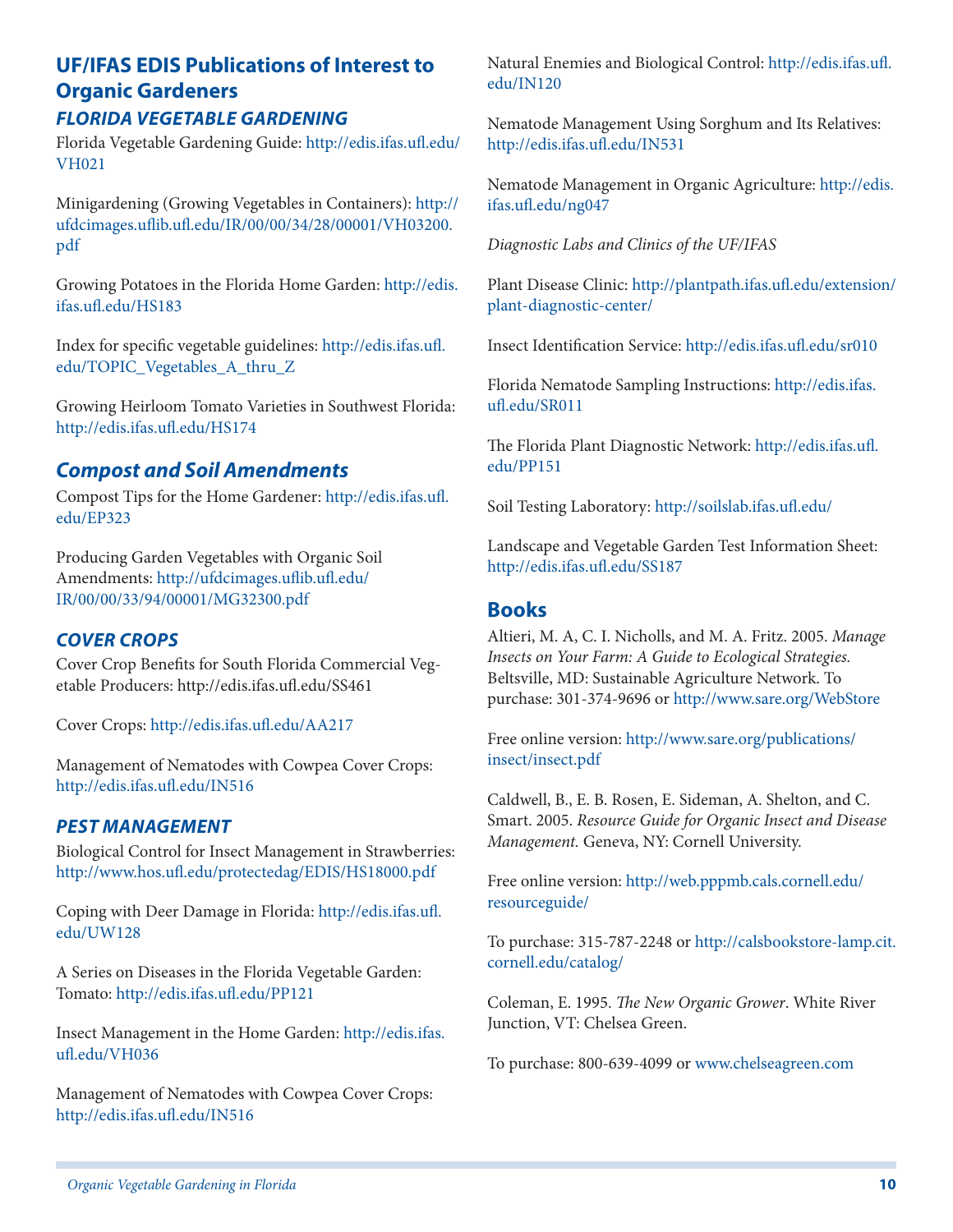Ellis, B., and F. M. Bradley (eds.) 1996. *The Organic Gardener's Handbook of Natural Insect and Disease Control.* Emmaus, PA: Rodale Press.

Stephens, J. M. 1988. *Manual of Minor Vegetables.* Gainesville: University of Florida Institute of Food and Agricultural Sciences.

Stephens, J. M. 1999. *Vegetable Gardening in Florida.* Gainesville: University Press of Florida.

**More for-sale resources about Florida vegetable gardening and pest management are available through the UF/IFAS Extension Bookstore: 800-226-1764 or** [http://](http://ifasbooks.ifas.ufl.edu/) [ifasbooks.ifas.ufl.edu/](http://ifasbooks.ifas.ufl.edu/)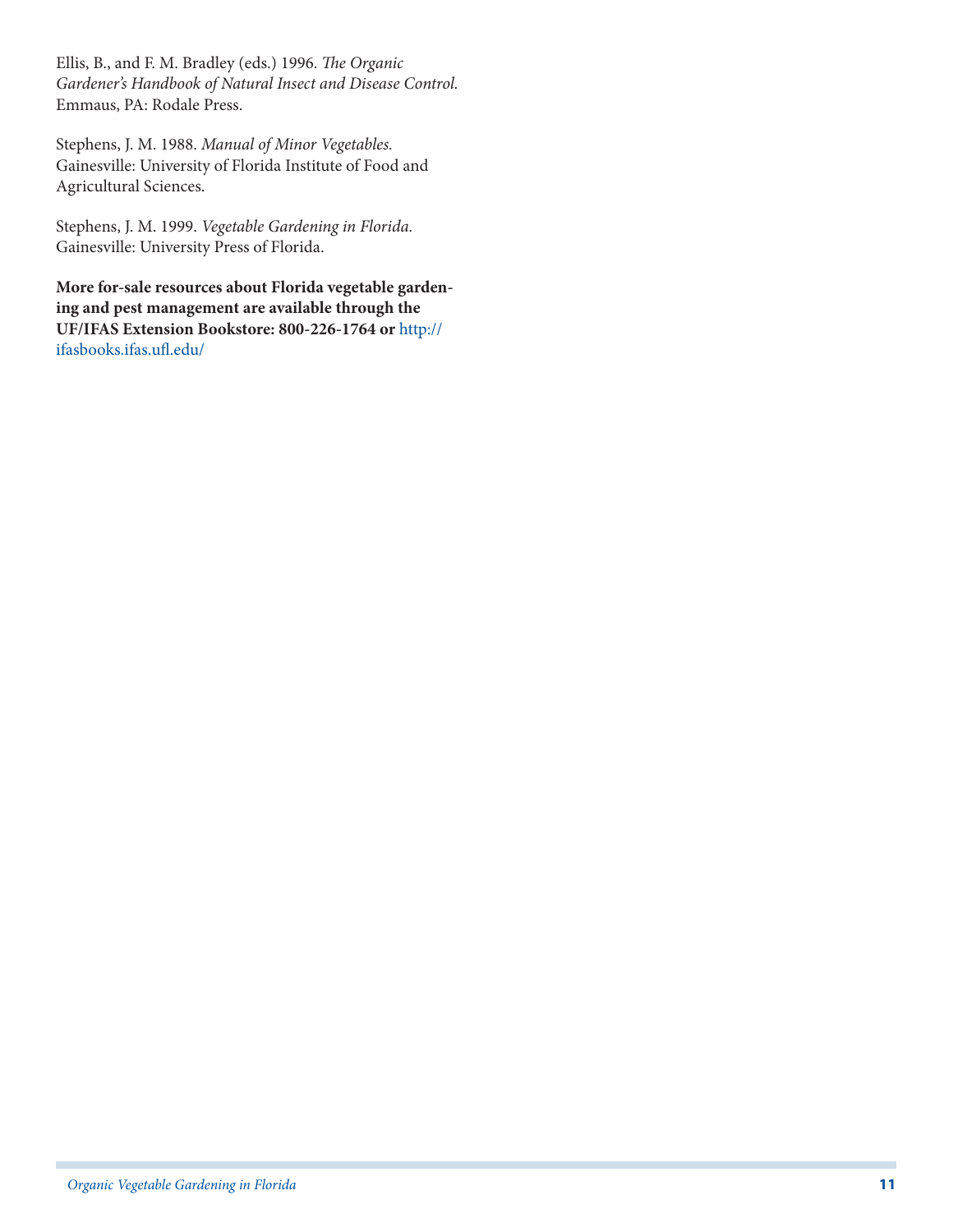#### Table 1. Common ingredients for a soilless organic potting media.**<sup>1</sup>**

| Ingredient                                                      | <b>Function/advantages</b>                                                                                                           | <b>Disadvantages</b>                                                                                                                                                                               | <b>Comments</b>                                                                                                                                       |
|-----------------------------------------------------------------|--------------------------------------------------------------------------------------------------------------------------------------|----------------------------------------------------------------------------------------------------------------------------------------------------------------------------------------------------|-------------------------------------------------------------------------------------------------------------------------------------------------------|
| Sphagnum peat moss or<br>other peat (reeds, sedges,<br>grasses) | Excellent substrate for root growth<br>because of water- and air-holding<br>capacity. Stable material.                               | Acidic (pH 3.5-4.0)                                                                                                                                                                                | May be treated with a wetting agent.<br>Different peats give different results.                                                                       |
| Perlite                                                         | A sterile, pH-neutral material to<br>improve aeration, drainage, and<br>water-holding capacity.                                      |                                                                                                                                                                                                    | Volcanic rock that is heated to expansion.                                                                                                            |
| Vermiculite                                                     | Similar to perlite. Available in<br>different grades (particle sizes).<br>Medium is best for seeds; coarse for<br>larger plants.     | Compacts more easily than<br>perlite. Contains asbestos; mix<br>in well-ventilated areas and<br>wet immediately.                                                                                   | Mica-like mineral that is heated to<br>expansion. Most is from Montana.                                                                               |
| Sand                                                            | Adds air to the media. Inexpensive<br>with a near-neutral pH.                                                                        | Heavy and dense if the<br>particle size is small.                                                                                                                                                  | Coarse (builder's) sand is best.                                                                                                                      |
| Limestone                                                       | Used to increase the pH and provide<br>Ca and sometimes Mg. Ask for<br>unprocessed or mined lime.                                    | Lime products that are<br>prohibited in organic<br>gardening include burned<br>lime (CaO), slaked lime<br>(CaOH), and hydrated<br>lime because of synthetic<br>compounds used in<br>manufacturing. | Calcium carbonate (CaCO <sub>3</sub> ). When Mg is<br>present, it is called dolomitic limestone.<br>Use a fine particle size for transplant<br>media. |
| Compost                                                         | Source of slow-release nutrients.<br>Improved water-holding capacity.<br>If pine bark is used, has potential to<br>suppress disease. | Must make compost at least 6<br>months in advance. For small<br>transplants, use a maximum<br>of 30% compost in a mix.                                                                             | See Compost section above.                                                                                                                            |
| Coir                                                            | Similar to peat, but easier to wet. pH<br>of 5.5-6.8.                                                                                | Expensive (shipping). Low-salt<br>products reduce salt injury.                                                                                                                                     | By-product of coconut industry. Most is<br>imported.                                                                                                  |
| Alfalfa                                                         | Similar to peat, but can be a good<br>locally available alternative.                                                                 | Must be processed before<br>use: dry, grind to pieces $< 1''$ ,<br>wet, and decompose for 20<br>days, then dry 20 days before<br>use.                                                              | Alfalfa has 2%-4% N by weight on a dry-<br>weight basis.                                                                                              |
| Newspaper                                                       | Similar to peat when ground.                                                                                                         |                                                                                                                                                                                                    | Limit to 25% of mix and omit glossy<br>paper.                                                                                                         |

1 Adapted from: G. Kuepper. 2004. *Potting Mixes for Certified Organic Production.* IP112. Butte, MT: National Sustainable Agriculture Information Service (ATTRA). [https://attra.ncat.org/attra-pub/viewhtml.php?id=47.](https://attra.ncat.org/attra-pub/viewhtml.php?id=47)

#### Table 2. Soil sterilization methods for the home gardener.

#### **For transplant media**

Place moistened soil in heat-proof container and bake at 180°F–200°F for 30–60 minutes. Cool thoroughly before use. If soil is high in clay content, mix with an equal portion of vermiculite or peat moss to avoid hardening (turning the soil into a brick!). A meat thermometer can be used to verify the temperature. This procedure can be very smelly and is probably best done on an outdoor grill rather than a home oven.

#### **For garden beds**

In Florida, summer (July–August) is the best time to "solarize" soil in the garden. Clear plastic (low-density polyethylene mulch) does the best job of transferring heat to the greatest soil depths. Black plastic becomes hot on the surface, but does not transfer heat as well as clear plastic. Using thick plastic (> 4 mil) or doubling thinner plastic helps retain moisture in the bed, which then increases and retains soil at high temperatures. Moisten soil, cover with plastic, pull the plastic tight, and seal the edges with surrounding garden soil. Keep the plastic in place for at least 6 weeks. Soil temperature should reach 100°F–120°F to a depth of 6–8 inches below the soil surface to provide the best results. Results will vary by soil type. Sandy soils that are low in organic matter and water-holding capacity may not achieve target temperatures at sufficient levels. In this instance, it may be necessary to add organic matter to the soil before solarizing, or keep the plastic on longer than 6 weeks. This technique can suppress densities of plant disease causal organisms, including root knot nematodes, *Pythium* spp., and *Rhizoctonia solani*.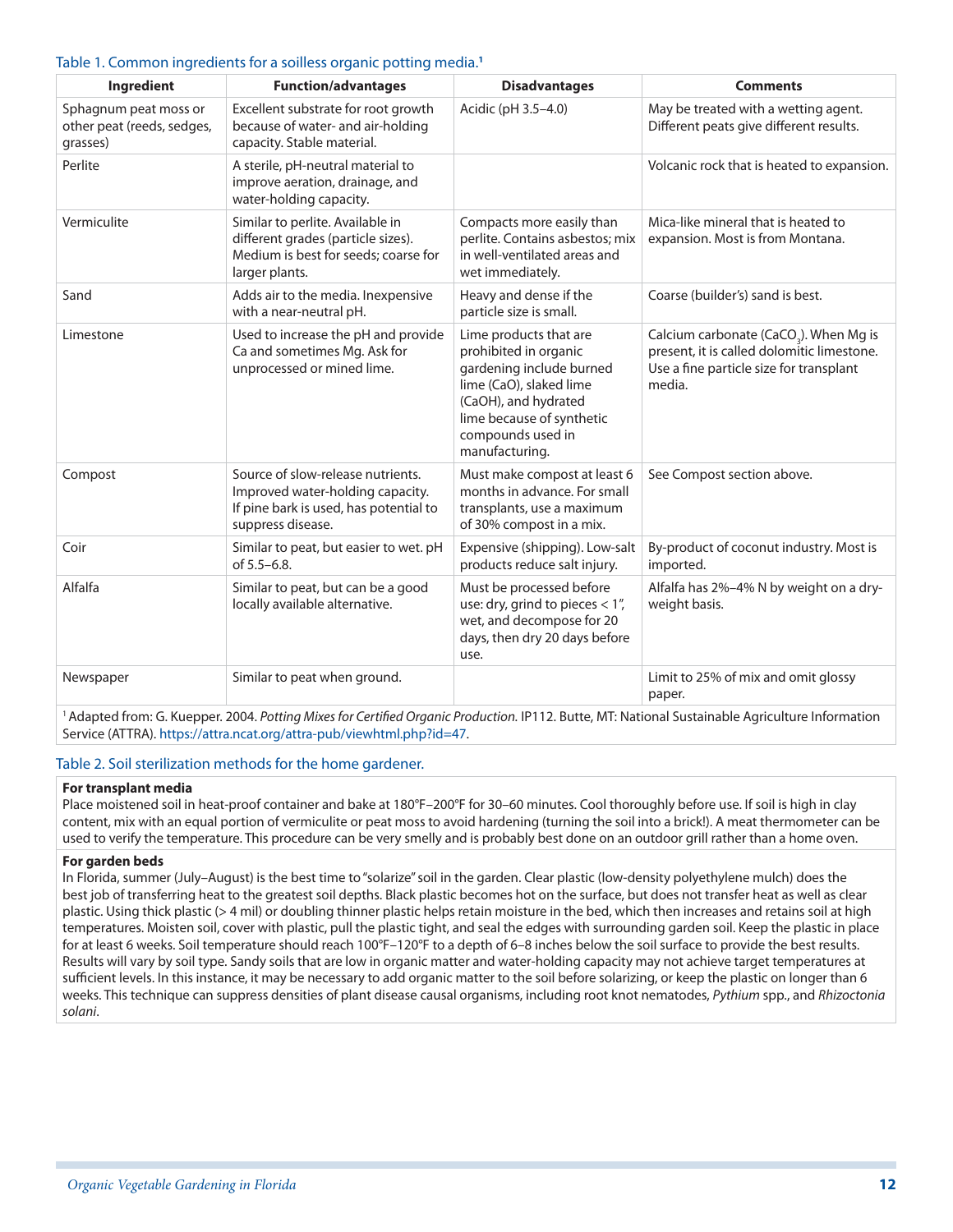#### Table 3. Raw manure nutrient concentration and recommended application rates on vegetable gardens 90–120 days in advance of harvest.**1, 2**

| <b>Manure source</b>       | $%N^3$ | $%P^4$ | %K <sup>4</sup> | <b>Estimated</b><br>available<br>%N | <b>Example application</b><br>(Does not replace<br>soil test recommendations)                                                             |
|----------------------------|--------|--------|-----------------|-------------------------------------|-------------------------------------------------------------------------------------------------------------------------------------------|
| Cow<br>(beef, no bedding)  | 0.65   | 0.40   | 0.60            | 35%                                 | Mix 25 lb. manure per 100 sq ft (this rate is roughly equivalent to<br>5 tons manure per acre). The addition of 2-3 lb. of rock phosphate |
| Horse<br>(fresh)           | 0.65   | 0.25   | 0.60            | 20%                                 | per 100 sq. ft. may be beneficial. Sidedress with up to 5 lb.<br>manure per 100 sq. ft.                                                   |
| Swine<br>(with bedding)    | 0.60   | 0.30   | 0.50            | 25%                                 |                                                                                                                                           |
| Sheep<br>(with bedding)    | 1.00   | 0.50   | 1.00            | 20%                                 | Apply 20 lb. per 100 sq. ft. (about 4.5 tons manure per acre).<br>Sidedress up to 4 lb. per 100 sq. ft.                                   |
| Poultry<br>(under cage)    | 1.30   | 1.60   | 1.00            | 50%                                 |                                                                                                                                           |
| Poultry<br>(broiler house) | 3.60   | 3.90   | 2.30            | 45%                                 | Apply 12 lb. per 100 sq. ft. (about 3 tons manure per acre).<br>Sidedress up to 2.5 lb. per 100 sq. ft.                                   |

<sup>1</sup> Adapted from Ozores-Hampton, M. 2013. "Developing a Vegetable Fertility Program Using Organic Amendments and Inorganic Fertilizers." *HortTechnology* 23(2): 743–750.

<sup>2</sup> Apply manure 90 days in advance of harvest of a crop that does not touch the soil (e.g., sweet corn) and 120 days in advance of harvest of a crop that does touch the soil (e.g., melons).

 $3 N =$  nitrogen, P = phosphorus, K = potassium.

<sup>4</sup> P x 2.2910 =  $P_2O_5$ ; K x 1.2047 = K<sub>2</sub>O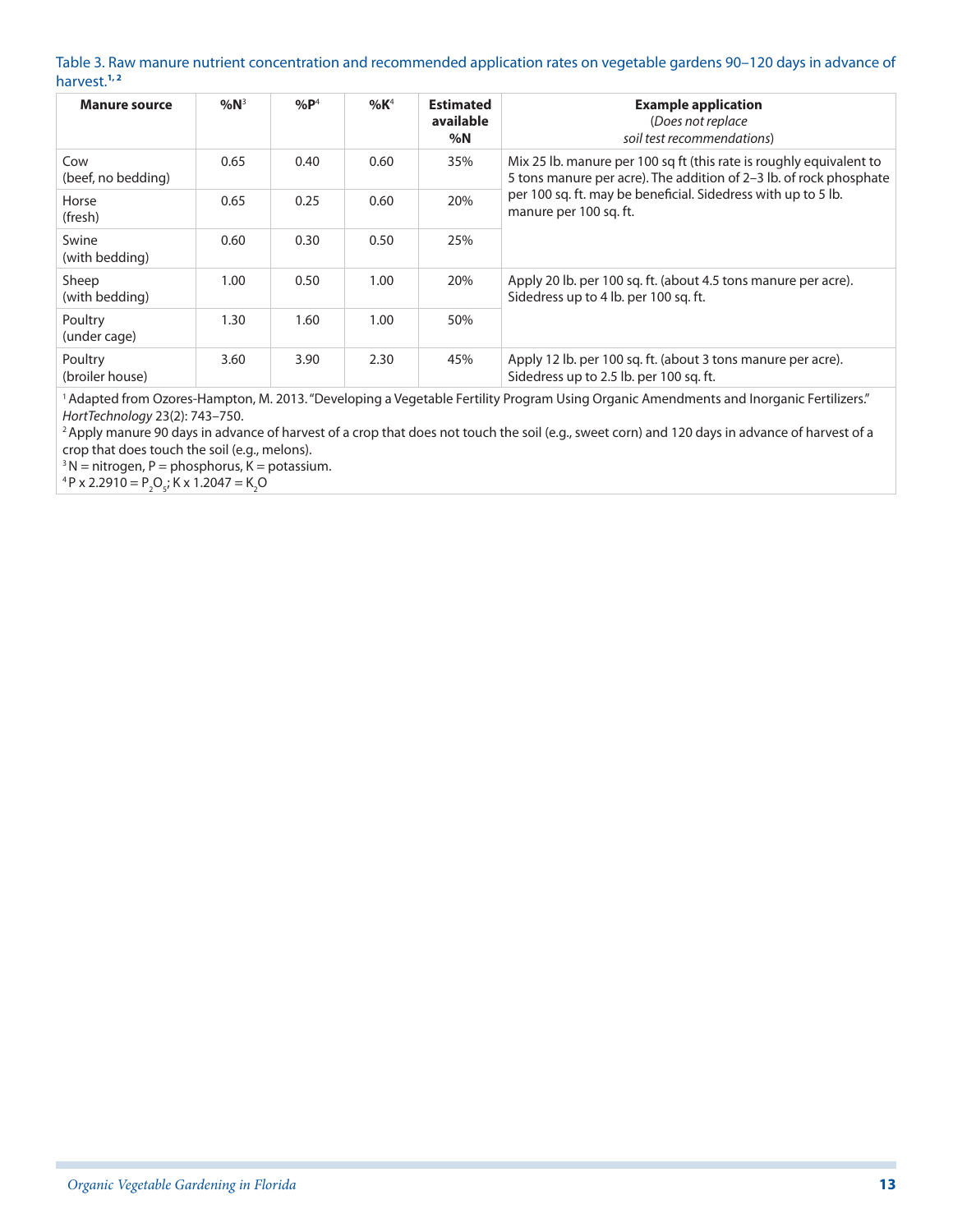| Table 4. Average nutrient content of plant and animal materials suitable as organic fertilizer (percentage based on dry weight). <sup>1</sup> |  |  |  |
|-----------------------------------------------------------------------------------------------------------------------------------------------|--|--|--|
|                                                                                                                                               |  |  |  |

| <b>Meals and compost</b><br>materials | %N            | % $P_2O_5$   | %K, O        | <b>Comments</b>                                                                         |
|---------------------------------------|---------------|--------------|--------------|-----------------------------------------------------------------------------------------|
| Alfalfa meal                          | 2.5           | 0.5          | 2.0          | Commonly used as animal feed.                                                           |
| <b>Blood meal</b>                     | $12.0 - 15.0$ | 2.0          | 0.8          | High in ammonia, can burn. Expensive.                                                   |
| Bone meal, raw                        | 4.0           | 21.0         | 0.2          | 22% Ca, 0.3% Mg.                                                                        |
| Citrus pomace                         | 1.0           | 0.1          | 1.0          | Heavy and wet. Best composted prior to use.                                             |
| Cottonseed meal                       | 7.0           | 3.0          | 1.5          | Most certifiers restrict or prohibit use because of pesticide<br>residues in the seeds. |
| Crab meal                             | $2.0 - 10.0$  | $0.2 - 3.5$  | 0.2          | Slow release. Also used for nematode suppression.                                       |
| Egg shells                            | 1.2           | 0.4          | 0.2          | Contains Ca.                                                                            |
| Feather meal                          | 15.0          | $\Omega$     | $\Omega$     |                                                                                         |
| Fish meal                             | $10.0 - 13.0$ | 4.0          | 0.0          | Available in wettable powder. Also a source of sulfur.                                  |
| Fish emulsion                         | 4.0           | $1.0 - 4.0$  | 1.0          | Acid digest (4-1-1), enzyme digest (4-1-1).                                             |
| Kelp meal                             | 1.0           | 0.5          | $2.0 - 10.0$ | Provides up to 60 trace elements. May have high salt<br>concentration.                  |
| Mushroom compost (spent)              | 2.0           | 0.74         | 1.46         |                                                                                         |
| Oak leaves                            | 0.8           | 0.4          | 0.2          | Readily available, but may be contaminated with<br>unwanted trash.                      |
| Oyster shell siftings                 | 0.4           | 10.4         | 0.1          |                                                                                         |
| Peanut hull meal                      | 1.2           | 0.5          | 0.8          |                                                                                         |
| Peanut meal                           | 7.0           | 1.5          | 1.2          |                                                                                         |
| Pine needles                          | 0.5           | 0.1          | $\Omega$     | Depletes N.                                                                             |
| Sawdust                               | 0.2           | $\mathbf{0}$ | 0.2          | Depletes N.                                                                             |
| Seaweed, dried                        | 0.7           | 0.8          | 5.0          | Contains micronutrients.                                                                |
| Shrimp heads                          | 7.8           | 4.2          | $\mathbf 0$  | Contains chitin, used to manage nematodes.                                              |
| Shrimp waste                          | 2.9           | 10.0         | $\Omega$     | Contains chitin, used to manage nematodes.                                              |
| Soybean meal                          | 7.0           | 1.2          | 1.5          | Protein supplement for animals. Can be expensive.                                       |
| Spanish moss                          | 0.6           | 0.1          | 0.6          |                                                                                         |
| Worm castings                         | 1.5           | 2.5          | 1.3          |                                                                                         |

<sup>1</sup> Adapted from: Zublena, J. P., J. V. Baird, and J. P. Lilly. 1997. Soil Facts: Nutrient Content of Fertilizer and Organic Materials. AG-439-18. Raleigh: North Carolina Cooperative Extension; and Sullivan, P. 2001. *Alternative Soil Amendments*. IP054. Butte, MT: National Sustainable Agriculture Information Service (ATTRA).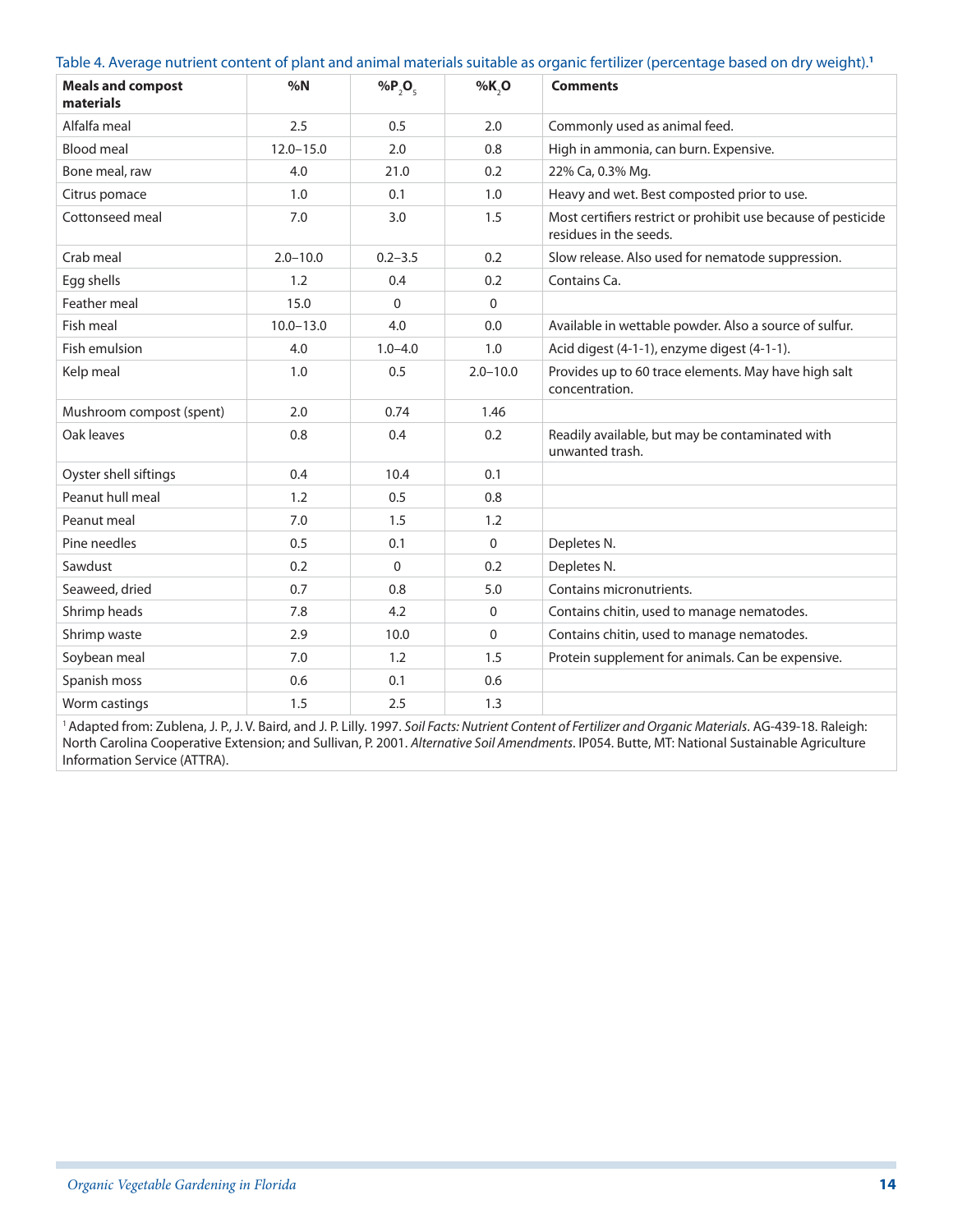#### Table 5. Average nutrient content of mined or natural amendments used in organic production (percentage based on dry weight).**<sup>1</sup>**

| <b>MINERALS</b>                                                                                                                                                                                                                                                                                                                                                                                 | %N          | % $P_2O_5$                   | %K,O        | <b>Comments</b>                                                                                          |  |  |  |
|-------------------------------------------------------------------------------------------------------------------------------------------------------------------------------------------------------------------------------------------------------------------------------------------------------------------------------------------------------------------------------------------------|-------------|------------------------------|-------------|----------------------------------------------------------------------------------------------------------|--|--|--|
| <b>Nitrogen materials</b>                                                                                                                                                                                                                                                                                                                                                                       |             |                              |             |                                                                                                          |  |  |  |
| Sodium nitrate (NaNO <sub>3)</sub> (restricted use in<br>certified organic production to those farmers<br>who can demonstrate appropriate sodium<br>management in their soils)                                                                                                                                                                                                                  | 16          | $\Omega$                     | 0           | Gardeners with concerns about salt water intrusion<br>should avoid using this fertilizer.                |  |  |  |
|                                                                                                                                                                                                                                                                                                                                                                                                 |             | <b>Phosphorous materials</b> |             |                                                                                                          |  |  |  |
| Colloidal phosphate                                                                                                                                                                                                                                                                                                                                                                             | 0           | 16.0                         | 0           | Availability moderately faster than phosphate rock.                                                      |  |  |  |
| Phosphate rock                                                                                                                                                                                                                                                                                                                                                                                  | 0           | $2 - 35$                     | $\Omega$    | Slow availability.                                                                                       |  |  |  |
| Granite, ground                                                                                                                                                                                                                                                                                                                                                                                 | $\Omega$    | $\Omega$                     | 4.5         | Mostly feldspar. Slow availability.                                                                      |  |  |  |
| Greensand (glauconite)                                                                                                                                                                                                                                                                                                                                                                          | 0.0         | 1.5                          | $5.0 - 7.0$ | Used as a soil conditioner. Rich in Fe, Mg, silica, and<br>trace minerals. Slow availability. Expensive. |  |  |  |
| <b>Potassium materials</b>                                                                                                                                                                                                                                                                                                                                                                      |             |                              |             |                                                                                                          |  |  |  |
| Potassium chloride (muriate of potash) KCl                                                                                                                                                                                                                                                                                                                                                      | 0           | $\Omega$                     | $60 - 62$   |                                                                                                          |  |  |  |
| Potassium magnesium sulfate (sulfate<br>of potash magnesia, or langbeinite)<br>$(K, SOa$ -2MgSO <sub>a</sub> /MgSO <sub>a</sub> K <sub>2</sub> SO <sub>a</sub> -6H <sub>2</sub> O)                                                                                                                                                                                                              | $\mathbf 0$ | $\Omega$                     | 22          | 11% Mg, 23% S                                                                                            |  |  |  |
| Potassium sulfate (K <sub>2</sub> SO <sub>4</sub> )                                                                                                                                                                                                                                                                                                                                             | $\Omega$    | $\Omega$                     | 50          | 18% S                                                                                                    |  |  |  |
| <b>Calcium materials</b>                                                                                                                                                                                                                                                                                                                                                                        |             |                              |             |                                                                                                          |  |  |  |
| Calcitic limestone (CaCO <sub>2</sub> )                                                                                                                                                                                                                                                                                                                                                         | 0           | $\mathbf 0$                  | 0.3         | 32% Ca, 3% Mg.                                                                                           |  |  |  |
| Dolomitic limestone (CaCO <sub>3</sub> +MgCO <sub>3</sub> )                                                                                                                                                                                                                                                                                                                                     | 0           | $\Omega$                     | $\mathbf 0$ | 21%-30% Ca, 6%-12% Mg                                                                                    |  |  |  |
| Gypsum (CaSO <sub>4</sub> ·H <sub>2</sub> O)                                                                                                                                                                                                                                                                                                                                                    | 0           | $\Omega$                     | 0.5         | 22% Ca, 17% S                                                                                            |  |  |  |
| <b>Magnesium materials</b>                                                                                                                                                                                                                                                                                                                                                                      |             |                              |             |                                                                                                          |  |  |  |
| Magnesium sulfate (epsom salt)<br>(MgSO <sub>a</sub> ·7H <sub>2</sub> O)                                                                                                                                                                                                                                                                                                                        | 0           | $\Omega$                     | $\mathbf 0$ | 10% Ca, 14% S                                                                                            |  |  |  |
| Magnesium sulfate (kieserite) (MgSO <sub>4</sub> ·H <sub>2</sub> 0).                                                                                                                                                                                                                                                                                                                            | $\Omega$    | $\Omega$                     | $\Omega$    | 17% Ca, 23% S                                                                                            |  |  |  |
| <b>Boron materials</b>                                                                                                                                                                                                                                                                                                                                                                          |             |                              |             |                                                                                                          |  |  |  |
| Solubor® ( $Na_2B_8O_{13}$ -4H <sub>2</sub> 0)                                                                                                                                                                                                                                                                                                                                                  | $\mathbf 0$ | 0                            | $\mathbf 0$ | 20.5% B                                                                                                  |  |  |  |
| $\mathcal{L}$ of $\mathcal{L}$ and $\mathcal{L}$ and $\mathcal{L}$ and $\mathcal{L}$ and $\mathcal{L}$ and $\mathcal{L}$ and $\mathcal{L}$ and $\mathcal{L}$<br>$\sim$ (athered to the state of the state of the state of the state of the state of the state of the state of the state of the state of the state of the state of the state of the state of the state of the state of the state |             |                              |             |                                                                                                          |  |  |  |

<sup>1</sup> Adapted from: Maynard, D. N., and G. J. Hochmuth. 1997. *Knott's Handbook for Vegetable Growers* (4<sup>th</sup> ed.); John Wiley and Sons, Inc., Hoboken, New Jersey, and Zublena, J. P., J. V. Baird, and J. P. Lilly. 1997. *Soil Facts: Nutrient Content of Fertilizer and Organic Materials*. AG-439-18. Raleigh: North Carolina Cooperative Extension.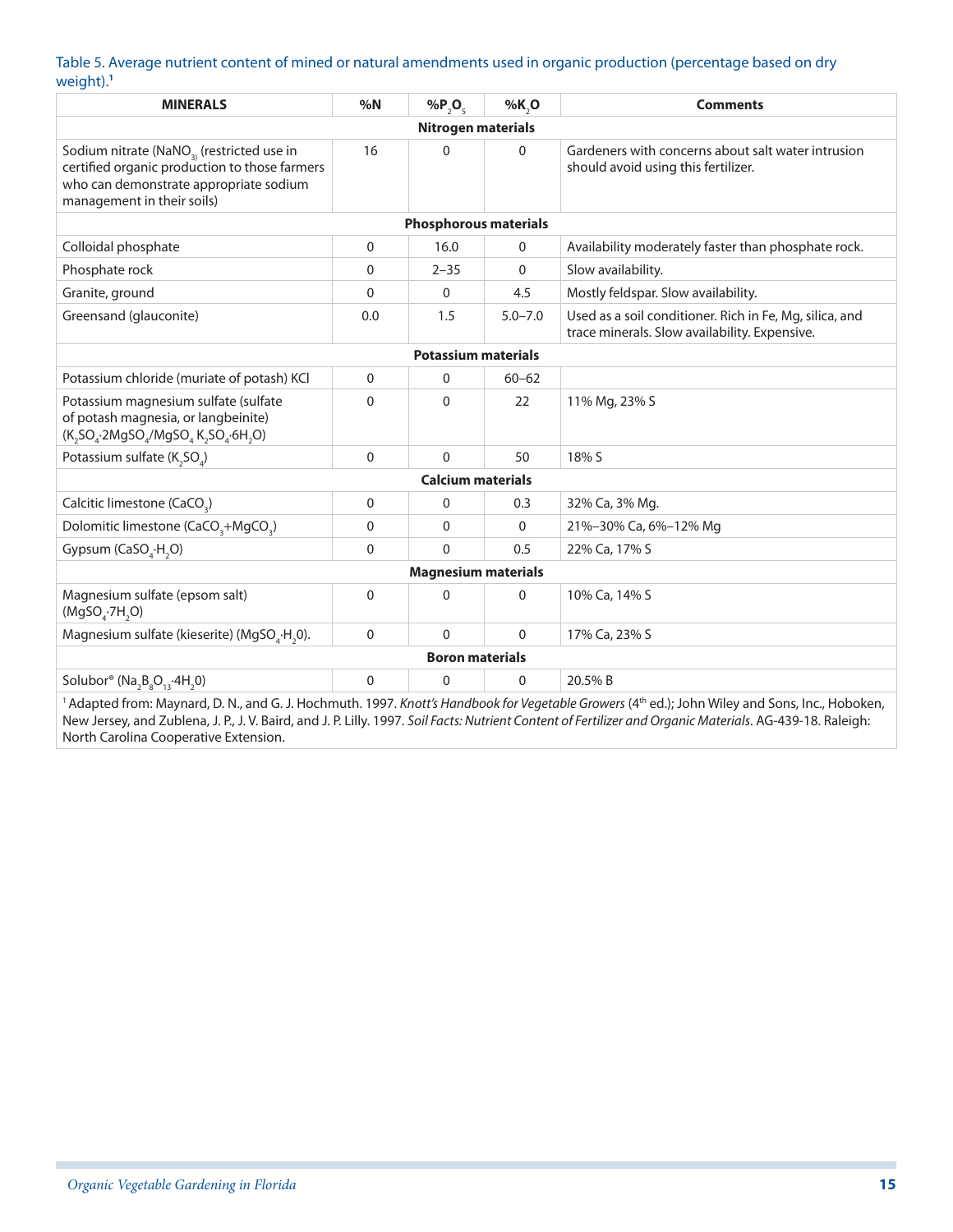#### Table 6. Pest management products for organically managed home gardens.**<sup>1</sup>**

| <b>Insects</b>                                                                                                                                  |                                                                                                                                                                                                          |                                                                                                                                                                                                                             |                                                                                                                                                                                                                                                           |  |  |  |  |  |
|-------------------------------------------------------------------------------------------------------------------------------------------------|----------------------------------------------------------------------------------------------------------------------------------------------------------------------------------------------------------|-----------------------------------------------------------------------------------------------------------------------------------------------------------------------------------------------------------------------------|-----------------------------------------------------------------------------------------------------------------------------------------------------------------------------------------------------------------------------------------------------------|--|--|--|--|--|
| <b>Active ingredient</b>                                                                                                                        | <b>Function/advantages</b>                                                                                                                                                                               | <b>Disadvantages</b>                                                                                                                                                                                                        | <b>Comments</b>                                                                                                                                                                                                                                           |  |  |  |  |  |
| Beauveria bassiana                                                                                                                              | A soil fungus that is a parasite to many<br>foliar-feeding pests, including thrips,<br>whiteflies, aphids, and beetles.                                                                                  | Harmful to pollinators.                                                                                                                                                                                                     | Must get the correct formulation for the<br>pest you have.                                                                                                                                                                                                |  |  |  |  |  |
| <b>Bacillus thuringenesis (Bt)</b>                                                                                                              | Targeted for caterpillars (immature<br>stage of moths and butterflies). May<br>also control soft-bodied larvae of<br>flies and beetles. Larvae must ingest<br>product. Can apply same day as<br>harvest. | Degrades quickly in sun;<br>washes away with rain.                                                                                                                                                                          | Liquid and dust formulations. Must get<br>the correct formulation for the pest you<br>have. Bt for beetles is not available in<br>Florida. Safe for beneficials.                                                                                          |  |  |  |  |  |
| Spinosad                                                                                                                                        | This fermentation product from a soil<br>fungus kills insects after ingestion.                                                                                                                           | Degrades quickly in sun;<br>washes away with rain.                                                                                                                                                                          | Safe for many beneficials, but not safe<br>for foraging bees or parasitic wasps.<br>Formulations for garden vegetables and<br>fire ants.                                                                                                                  |  |  |  |  |  |
| Pyrethrum                                                                                                                                       | Made from extracts of<br>chrysanthemum flowers.                                                                                                                                                          | Broad-spectrum<br>insecticide; harmful to<br>beneficials.                                                                                                                                                                   | Liquid and dust formulations.                                                                                                                                                                                                                             |  |  |  |  |  |
| Oil, horticultural<br>Kills some insect eggs and soft-bodied<br>adults. Works on mites, aphids, and<br>scale insects.                           |                                                                                                                                                                                                          | Degrades quickly.<br>Coverage under leaves<br>is critical. Harmful to<br>beneficials.                                                                                                                                       | May injure sensitive plants.                                                                                                                                                                                                                              |  |  |  |  |  |
| Soap, insecticidal                                                                                                                              | Most effective against soft-bodied<br>pests, such as aphids, mites, whiteflies,<br>thrips, caterpillars, and mealybugs.                                                                                  | Degrades quickly; harmful<br>to beneficials. Less<br>effective on beetles and<br>grasshoppers.                                                                                                                              | Must come in contact with pest. Only<br>active when wet and may burn sensitive<br>plants.                                                                                                                                                                 |  |  |  |  |  |
| <b>Neem</b><br>Neem oil<br>Neem oil soap<br>Azadirachtin                                                                                        | Kills aphids, whiteflies, thrips,<br>leafminers, caterpillars, scales, beetles,<br>mealybugs, and adelgids. Some<br>effectiveness on mites and snails has<br>been reported.                              | Broad-spectrum<br>insecticide; harmful to<br>beneficials. For best<br>results, apply frequently<br>on immature insects<br>when population density<br>is low to moderate. Neem<br>is more effective in warm<br>temperatures. | Azadirachtin is a compound made<br>from seeds of the neem tree (Latin<br>name for this tree is Azadirachta indica).<br>Formulations are approved for use in<br>organic production. Frequently sold as<br>the active ingredient in horticultural<br>soaps. |  |  |  |  |  |
| Diatomaceous earth<br>(silicon dioxide)                                                                                                         | Made from fossils of diatoms. Deters<br>slugs, beetles, and many structural<br>pests. This material cuts and tears<br>epidermis or exoskeleton.                                                          |                                                                                                                                                                                                                             | To minimize destroying beneficials,<br>should be applied late evening or at<br>night.                                                                                                                                                                     |  |  |  |  |  |
| Boric acid<br>Similar to diatomaceous earth. Acts as<br>a stomach poison and causes insects<br>to die from starvation.                          |                                                                                                                                                                                                          | Has to be consumed by<br>the insect and sometimes<br>mixed with a sweetener.<br>May not be effective if<br>wet.                                                                                                             | Available in paste, powder, aerosol,<br>tablet, and liquid forms.                                                                                                                                                                                         |  |  |  |  |  |
| <b>Diseases</b>                                                                                                                                 |                                                                                                                                                                                                          |                                                                                                                                                                                                                             |                                                                                                                                                                                                                                                           |  |  |  |  |  |
| <b>Active ingredient</b>                                                                                                                        | <b>Function/advantages</b>                                                                                                                                                                               | <b>Disadvantages</b>                                                                                                                                                                                                        | <b>Comments</b>                                                                                                                                                                                                                                           |  |  |  |  |  |
| Copper (Cu)<br>Copper is very effective on plant<br>diseases, particularly diseases caused<br>by bacteria. It is not used to manage<br>insects. |                                                                                                                                                                                                          | As a metal, copper can<br>accumulate in the soil<br>and reach toxic levels<br>with overuse. Some<br>diseases are resistant<br>because of poor copper<br>management.                                                         |                                                                                                                                                                                                                                                           |  |  |  |  |  |